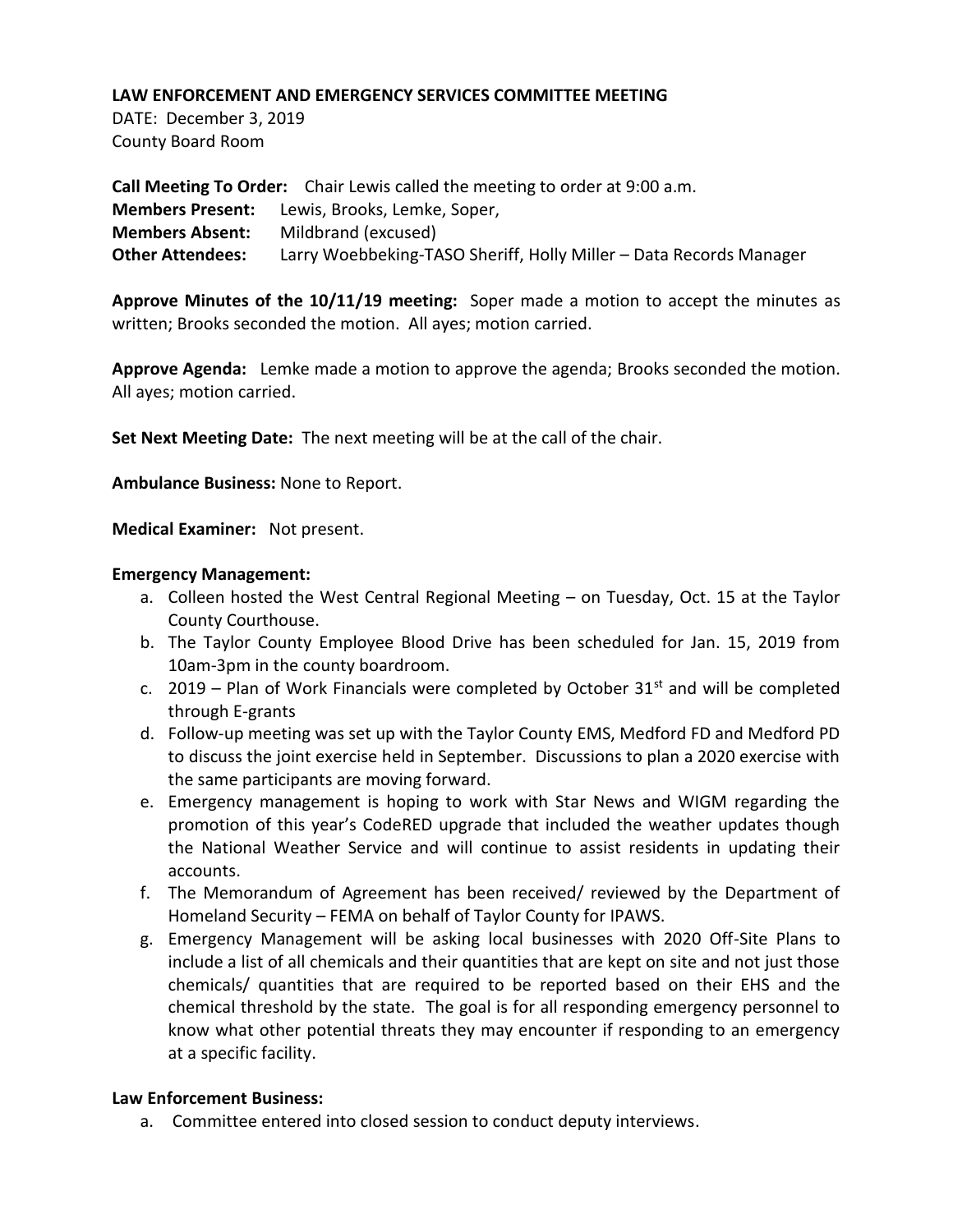# **Sheriff's Report**

- a. Sheriff Woebbeking reported the jail population as of today is 66 and of that, 38 are being housed for Marathon County. The department has taken in \$25,920 for probation holds.
- b. The current jail nurse indicated that she will remain in her position until at least October of 2021. There is potential for her to remain in her position until as long as January 2022. There was discussion regarding how to move forward with the budget for the position in 2021.
- c. It was brought up that the 911 system is slow, but there is a contingency plan in place in the event it goes down. The committee would like to be familiarized with the 911 system when it is completely up and running to ensure it's working properly. There are grants available for 911 system training.
- d. The communication issues due to faulty EMS and Fire pager systems were addressed. The issues are due to bad battery back-ups. \$1,000 has already been approved to replace the batteries.
- e. The cost to implement an eReferral system to communicate case files with the District Attorney's office would cost \$17,590.56. After 2021, the system would cost \$17,000 a year to maintain. There are state grants available that would cover the cost of the initial implementation. After some discussion, Lewis indicated that the department should move forward with pursuing the grant.
- f. The department held its yearly staff meeting the  $3<sup>rd</sup>$  week of November. The jail staff indicated that they need new radios. No cost estimate for the radios is available at this time. Lewis suggested that the department consider having staff meetings twice a year, or holding meetings with smaller, departmental groups throughout the year.

**Review and Approve Invoices:** After review, Lemke made a motion to approve the invoices from October; Brooks seconded the motion. All ayes. Motion carried.

**Adjournment:** With no further business, Lemke made a motion to adjourn the meeting; Brooks seconded the motion. The meeting was adjourned at 10:23 a.m.

Respectfully Submitted, Holly Miller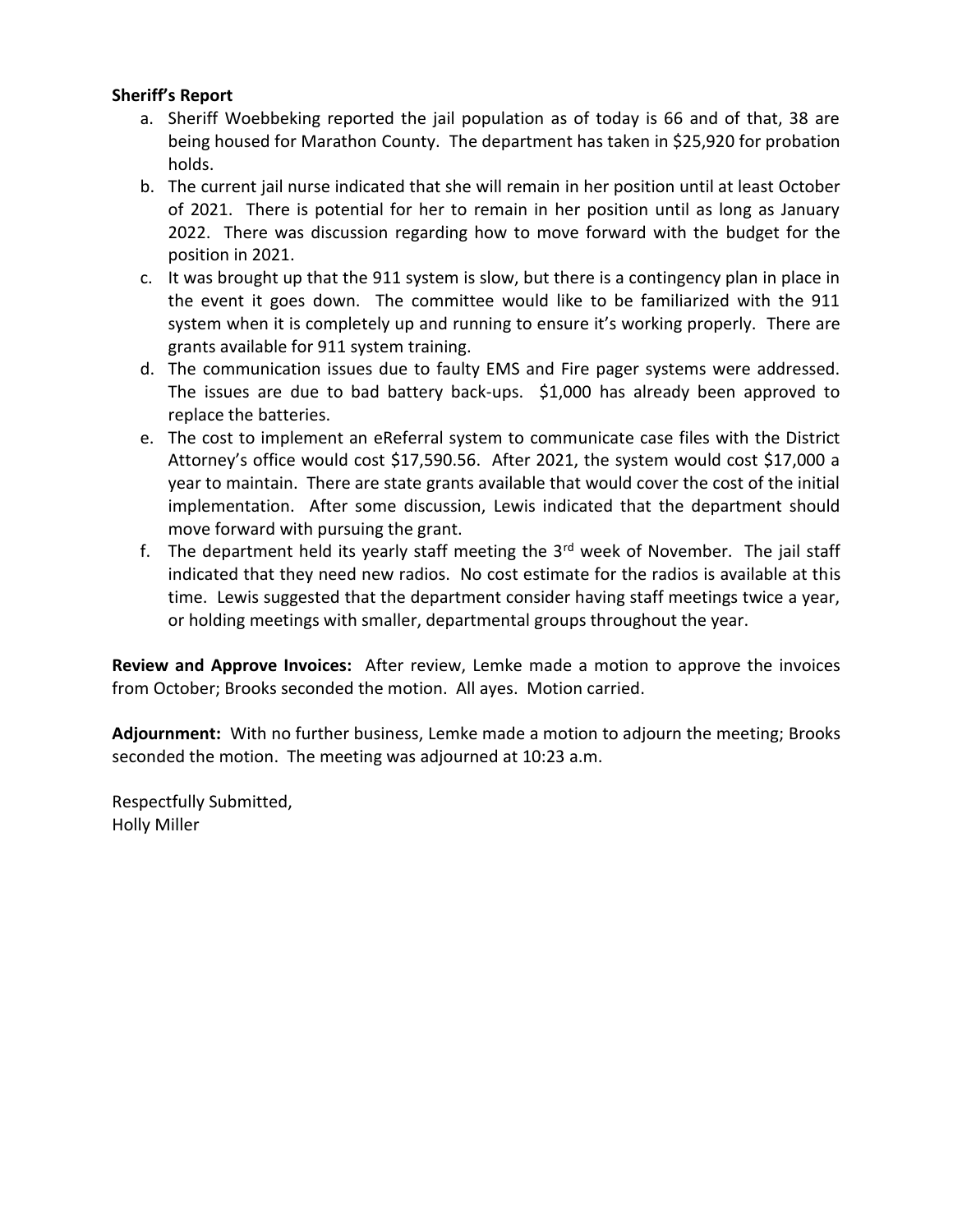DATE: October 11, 2019 Sheriff's Office Training Room

**Call Meeting To Order:** Chair Lewis called the meeting to order at 09:00 a.m. **Members Present:** Lewis, Brooks, Lemke, Mildbrand, Soper, **Members Absent: Other Attendees:** Larry Brandl-Accounting/Finance, Corey Dassow-TASO Chief Deputy, Jeff Nuernberger-Ambulance, Alyssa Branowitzer- Administrative Specialist, -The Star News, Larry Woebbeking-TASO Sheriff, Andria Farrand – County Clerk

**Approve Minutes of the 09/13/19 meeting** Brooks made a motion to accept the minutes as written; Mildbrand seconded the motion. All ayes; motion carried.

**Approve Agenda** Mildbrand made a motion to approve the agenda; Lemke seconded the motion. All ayes; motion carried.

**Set Next Meeting Date:** The next meeting will be at the call of the chair.

# **Ambulance Business**

a. Larry Brandl said an offer of \$5,000 has been received for the ambulance that is for sale. Mildbrand asked if this was a reasonable offer or if we could get more for it. Brandl stated this was a good offer. Soper motioned; Brooks seconded the motion. All ayes; motion carried.

b. Two positions have been filled on the ambulance crew. One for Rib Lake and one for Gilman ambulance. The positions would be working three 12 hour shifts and every third weekend. The hire for Rib Lake Ambulance is Cherylynn who is also able to help with in house training for the ambulance. Scott is going to be filling the Gilman position and was previously on the Medford Ambulance crew. Therefore, it will open a 32-hour position for Medford Ambulance that was going to be offered on the day of the meeting, so the ambulance is now fully staffed.

#### **Medical Examiner:**

The Medical Examiner put in a status report for Taylor County for the months of July 2019 to September 2019. With the total number of death investigations for those months being 10 with 1 autopsy in the month of August. There were 18 cremation authorizations for that time period as well. There were also three personnel that attended training sessions that were provided by the state.

# **Emergency Management:**

No report

# **Law Enforcement Business:**

a. None to report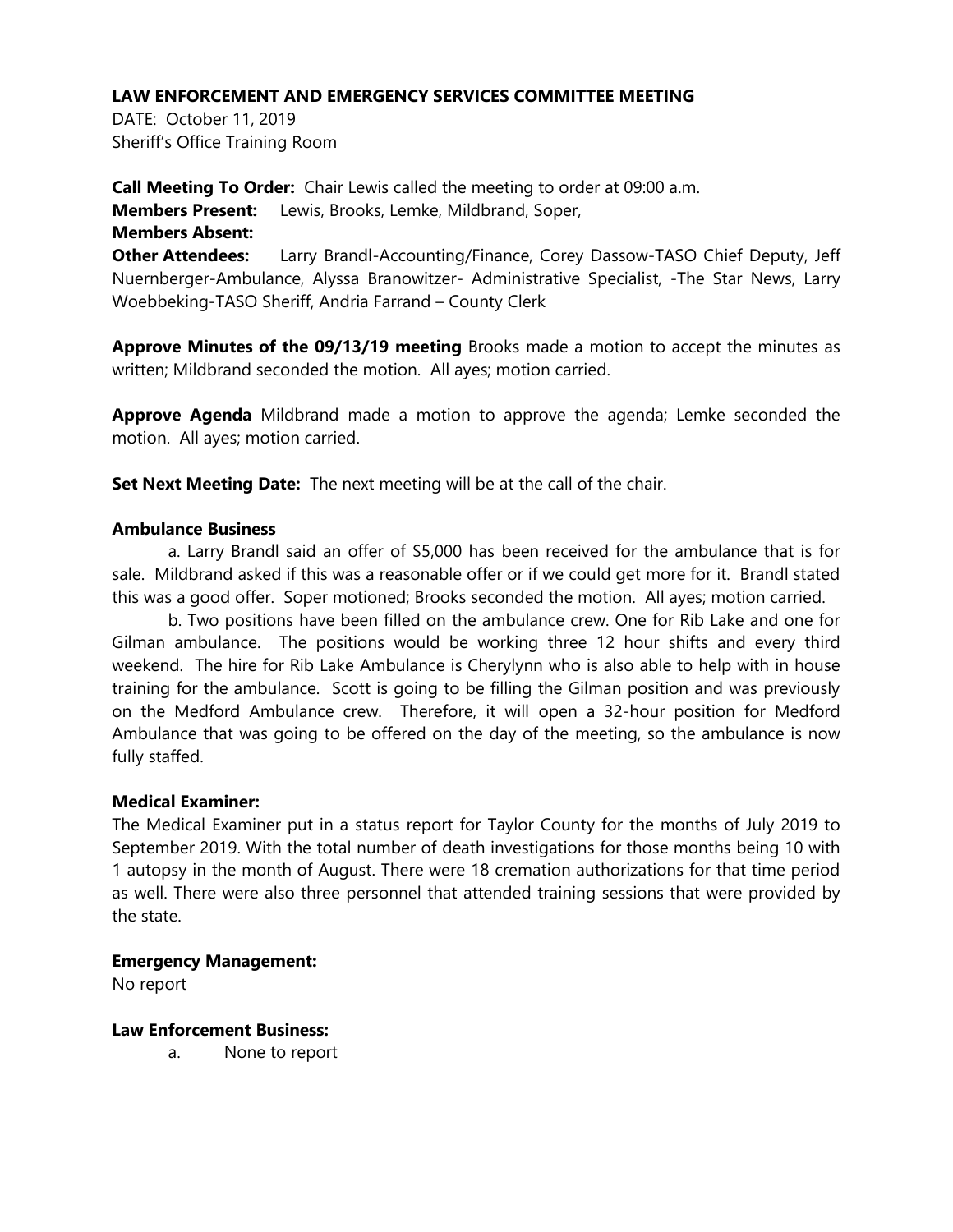# **Sheriff's Report**

Woebbeking reported the jail population as of today is 67 with about 35 being from Marathon County. Woebbeking informed the committee that the Sheriff's Office has received payment from the state for the Sheriff's Office Snowmobile and ATV patrol in the amount of \$11,601.71 dollars. The 9-1-1 equipment is in and the installation will be starting soon. Mildbrand questioned if another tower on the Northeast side of the county would be beneficial since there have been some radio issues with the highway department. Woebbeking and Lewis stated that there is a tower in Westboro, Lewis went on to explain the uneven landscape is likely the reason for there being certain areas with radio problems. It is not something that can be fixed easily. Woebbeking stated that if the highway department has an issue, we can contact our communications company, Pointon Communications to see if we can do something to fix it. Woebbeking also noted the Gilman Fire Dept. has receptions issues as well and he has contacted Pointon Communication about that.

**Review and Approve Invoices:** After review, Brooks made a motion to approve the invoices from September 2019; Soper seconded the motion. All ayes. Motion carried.

**Adjournment:** With no further business, Soper made a motion to adjourn the meeting; Mildbrand seconded the motion. The meeting was adjourned at 9:28 a.m.

Respectfully Submitted, Alyssa Branowitzer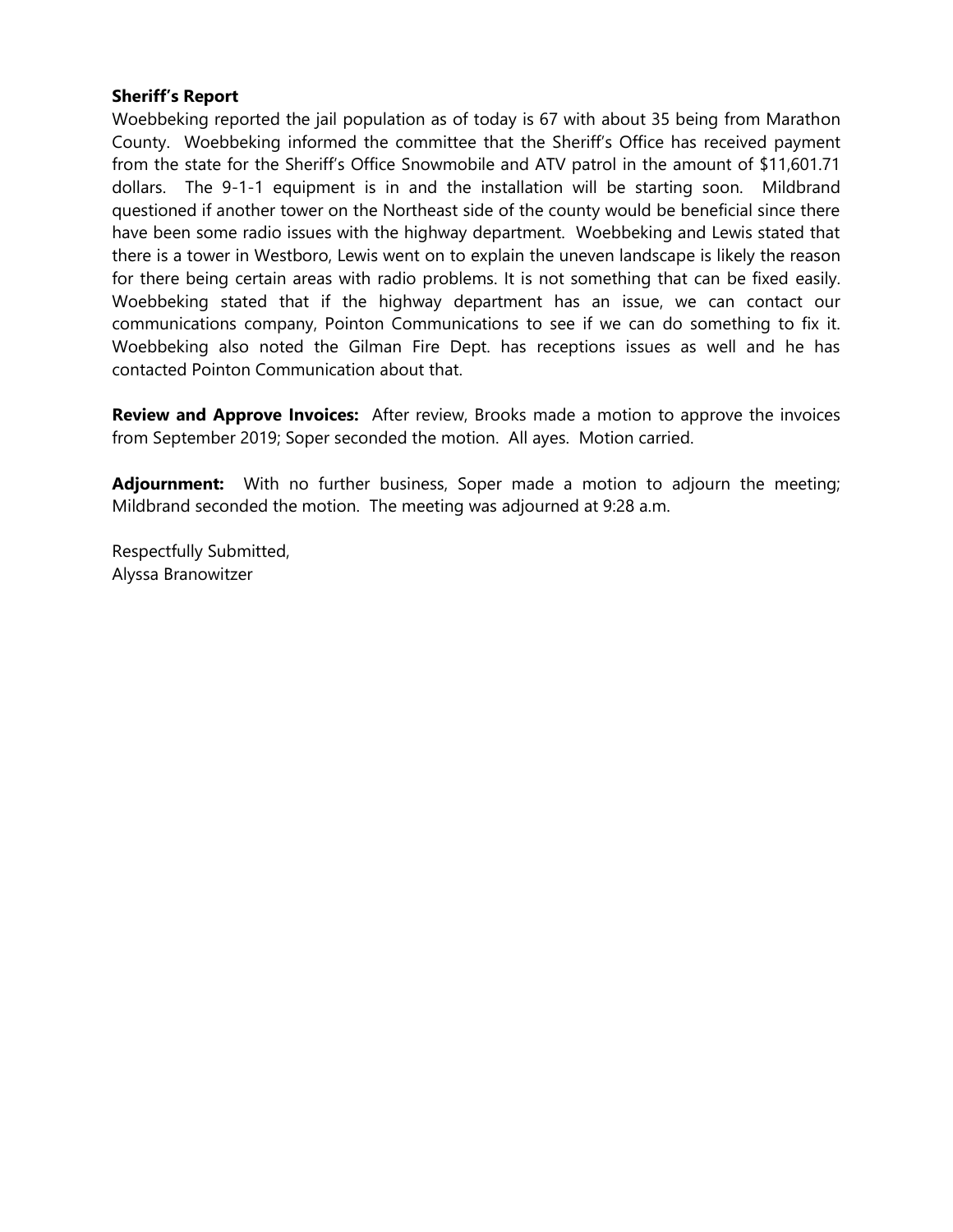DATE: Sept 13, 2019 Sheriff's Office Training Room

**Call Meeting To Order:** Chair Lewis called the meeting to order at 9:02 a.m. **Members Present:** Lewis, Brooks, Lemke, Mildbrand, Soper, **Members Absent:** None **Other Attendees:** Melissa Seavers- IT, Corey Dassow-TASO Chief Deputy, Colleen Handrick-Emergency Services Manager, Jeff Nuernberger-Ambulance, Greg Shaw – Chief Financial Officer for ambulance, Alyssa Branowitzer-TASO Administrative Specialist, Andria Farrand- County Clerk, Larry Woebbeking-TASO Sheriff

**Approve Minutes of the 08/9/19 meeting:** Brooks made a motion to accept the minutes as written; Soper seconded the motion. All ayes; motion carried.

**Approve Agenda:** Mildbrand made a motion to approve the agenda; Lemke seconded the motion. All ayes; motion carried.

**Set Next Meeting Date:** The next meeting will be at the call of the chair.

# **Ambulance Business**

a. Greg Shaw whom is the Chief Financial Officer for the ambulance brings forth the 2020 budget proposal. Greg stated that the increase in revenue is due to ambulance now billing for intercepts and paying MedEvac a fee and increase in salaries is due to hiring two additional full-time staff. Mildbrand motioned; Brooks seconded the motion. All ayes; motion carried.

# **Medical Examiner:** No Report

# **Emergency Management:**

Colleen Handrick presented the budget with the difference between last year's budget of the increase in position hours from 35 to 40 hours. There are also plans to receive EMGP and EPCRA grants. With the grant money, it would reduce the amount from the Health Department by \$4,000 for the 2020 year. Soper motioned; Mildbrand seconded the motion. All ayes; motion carried.

# **Law Enforcement Business:**

- a. Larry Woebbeking presented the 2020 budget. It has remained almost the same as the current year. Lemke motioned; Brooks seconded the motion. All ayes; motion carried.
- b. Larry Woebbeking spoke about the Spillman Server Purchase and requests to get approval for the package quote from Spillman for about \$71,000. Woebbeking requests for the funds to be taken from the jail improvement fund. He also states that payments are able to be made over three years, two years, or all at once. The jail improvement fund is one that replenishes slowly each year. Lewis states it is better to pay over the course of three years if there is no interest accrued as to not deplete all the funds in the jail improvement fund in case something should happen and that money is needed. However, if there will be interest on the three-year payment plan, then pay all at once.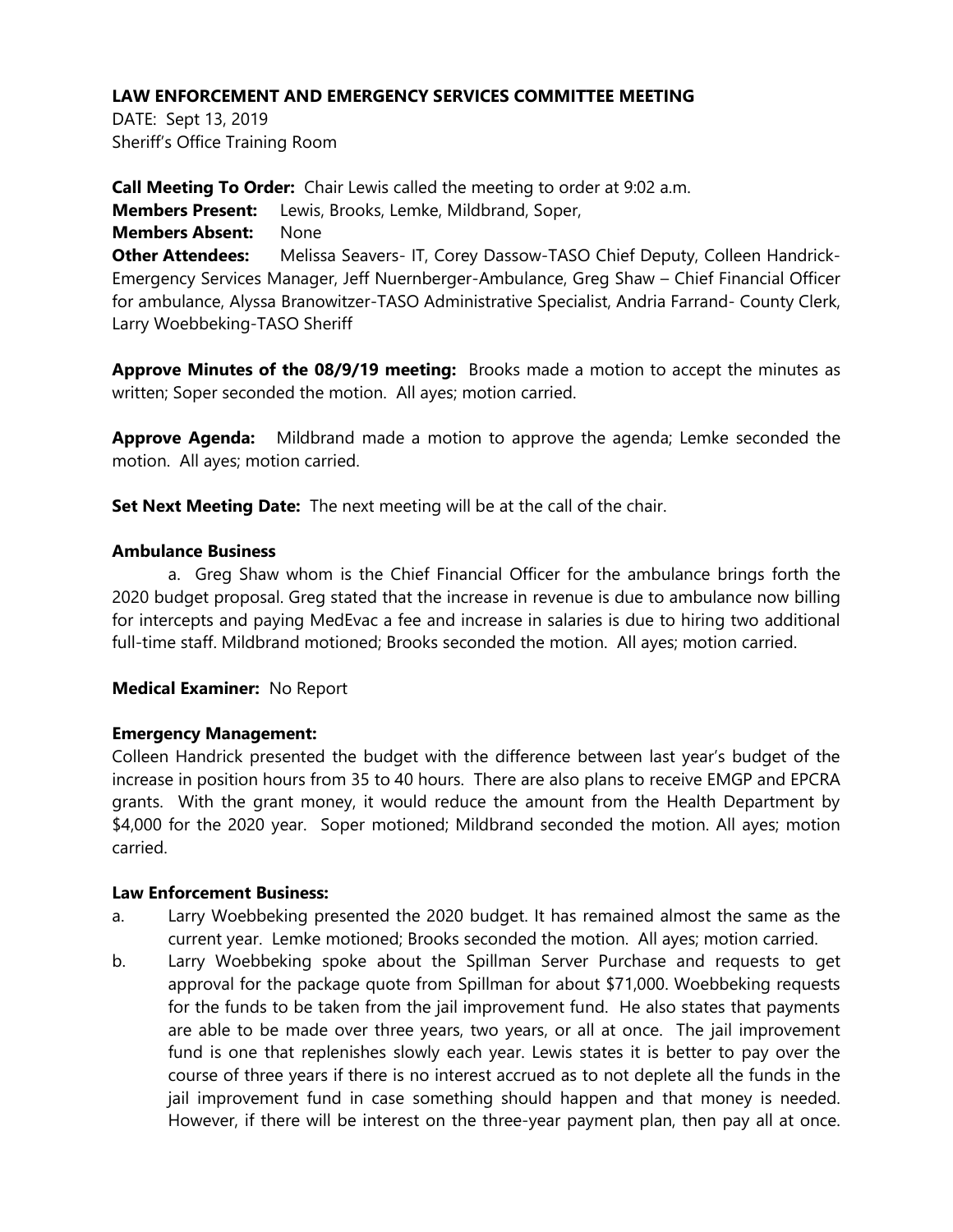Melissa Seavers said that the cost for the upgrade is normal with what is taking place. Seavers said Spillman would not need paid until the server is complete and operational. Seavers looked into other operating systems that are available and the main one is New World which would cost a minimum of \$250,000, which would not make financial sense. Lewis motioned; Mildbrand seconded the motion. All ayes; motion carried.

# **Sheriff's Report**

Retirement date for road sergeant set to be in November. Woebbeking wants to start the application process and promote for the position from within and then hire for the road deputy position from outside. There would be two deputy positions to fill with the retirement of a sergeant and detective also. That way there is not a shortage in road coverage.

**Review and Approve Invoices:** After review Brooks made a motion to approve the invoices from August 2019; Lemke seconded the motion. All ayes. Motion carried.

**Adjournment:** With no further business, Lemke made a motion to adjourn the meeting; Mildbrand seconded the motion. The meeting was adjourned at 9:55.

Respectfully Submitted, Alyssa Branowitzer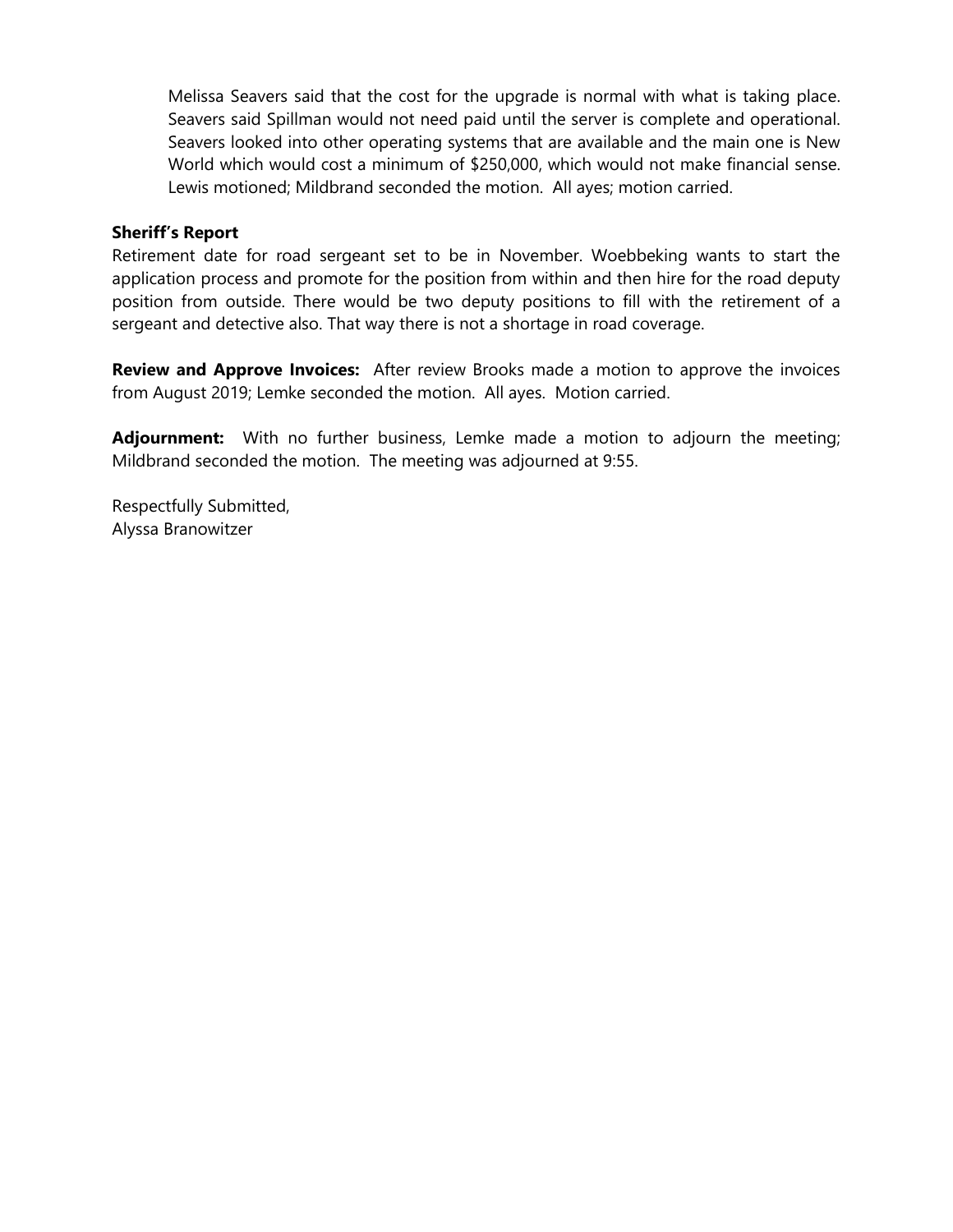DATE: August 9, 2019 Sheriff's Office Training Room

**Call Meeting To Order:** Chair Lewis called the meeting to order at 8:30 a.m. **Members Present:** Lewis, Brooks, Lemke, Mildbrand, Soper **Members Absent:** None **Other Attendees:** Larry Brandl-Accounting/Finance, Corey Dassow-TASO Chief Deputy, Andrea Farrand-TC County Clerk, Colleen Handrick-Emergency Services Manager, Doris Kiefer-TC Humane Society, Jim Metz-County Chairman, Jeff Nuernberger-Ambulance, Christine O'Toole-TASO Data Records Manager, Reggie Kellnhofer-The Star News, Brenda Smola-TC Humane Society, Melissa Seavers-TC IT Director, Bethany Weise-TC Humane Society, Larry Woebbeking-TASO Sheriff

**Approve Minutes of the 07/12/18 meeting:** Mildbrand made a motion to accept the minutes as written; Brooks seconded the motion. All ayes; motion carried.

**Approve Agenda:** Brooks made a motion to approve the agenda; Mildbrand seconded the motion. All ayes; motion carried.

**Set Next Meeting Date:** The next meeting will be September 13, 2019.

# **Emergency Management:**

- a. Request to Increase the Emergency Management Director position to 40 hours beginning in 2020. Brooks made a motion to increase the Emergency Management Director position to 40 hours beginning in 2020; Lemke seconded the motion. Roll call vote: Lewis-Yes, Brooks-Yes, Lemke-Yes, Mildbrand-No, Soper-Yes. Motion carried.
- b. Handrick reported that she's moving forward with joint exercises including Medford Police Department, Medford Fire Department and Taylor County Emergency Management Services on September 7, 2019, from noon to 4:00 p.m. followed by a social with potluck.

# **Ambulance Business:**

- a. EMT Retention and Recruitment: Mildbrand reported that there have been three to four meetings and they reviewed the areas to improve membership recruitment. There continues to be a shortage in Gilman and Rib Lake, and they will continue as being volunteer agencies. It is suggested that hiring one full time person that would float between agencies where and when needed. They did also discuss increased pay for weekend. New hire would be a hospital employee.
- b. Recognition of EMT's: There will be a potluck after the drill on September  $7<sup>th</sup>$ , 2019. The hospital does a Years of Recognition event. The tumbler mugs were distributed and were well received.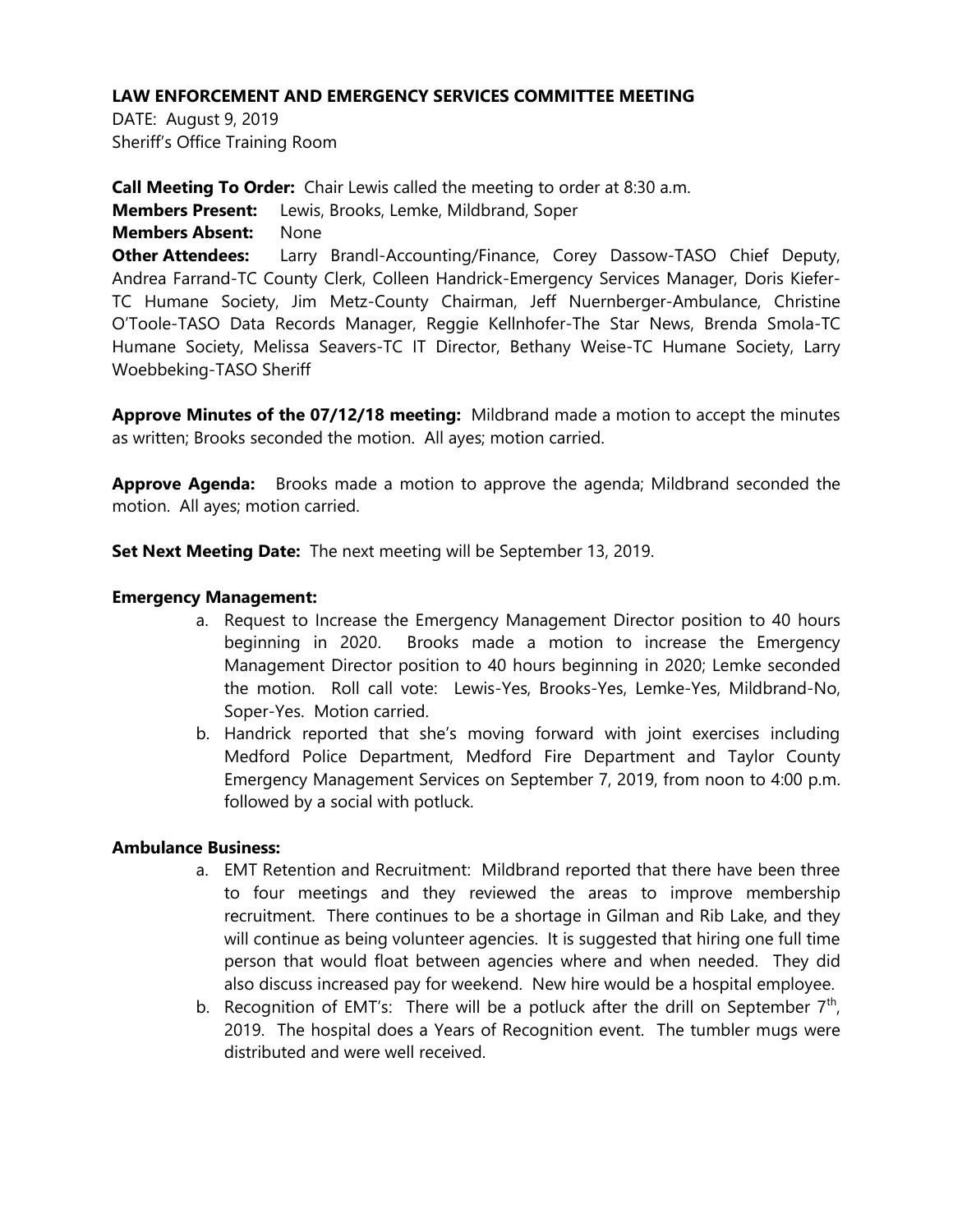#### **Medical Examiner:**

Not present. Lewis requested the Sheriff Woebbeking send a letter to Perrin indicating that a written report with status updates should be submitted for future meetings.

### **Annual Taylor County Human Society Report:**

Kiefer reported that the contract will be renewed at the end of the year. Not requesting any additional funds, only issue is having someone available 24/7 to pick up abandoned animals and asked what can be done to solve this. She noted that Medford Police Department has a kennel at the shelter. When asked, Kiefer indicated that there were two times in the last year that this has happened. Woebbeking noted that unlike the city who has a small geographical area of coverage, the county has almost 1000 square miles and wouldn't be able to transport stray animals. Deputies often travel to the far western point of the county and go from one call to the other and with only two deputies on at a time, an animal could be in the squad car for hours. Discussion was made about the possibility of after hour calls for strays being held until morning, so as to not unduly burden the Human Society director after hours. Woebbeking felt dispatch could take the calls and if not an emergency, could hold them until the morning before calling the Humane Society for pick up. Lewis asked if the shelter's answering machine could be modified to note the business hours. Kiefer agreed that was a good solution adding that calls would be taken care of in the morning.

#### **Law Enforcement Business:**

Woebbeking indicated that two checks were received from Corporation Counsel's office related to the civil suits garnishing wages of those who failed to fulfill their obligations on the EMT training where the class costs were due from the individual. The checks have been forwarded to Brandl in accounting.

Regarding Spillman, last week representative visited and discussed the age of the Spillman server. The server is beyond the end of expected life at seven years old. The current server was installed in 2012. Servers usually last four to five years. If the current server crashes, we could be "down" for one year before Spillman could install a new one because of their scheduling. Note that TASO is very dependent in all areas for this system, including dispatch, reports, squads, jail. This is the operating system that keeps TASO running. The cost for a new server would be in the range of \$30,000 to \$40,000. We are not required to specifically purchase this server from Spillman, but Spillman will be required to assist in the installation of the software. Spillman will not sell us maintenance options any more for the current system. Seavers noted that we have already had two hard drives fail this year. It will be a disaster if it totally fails. Lewis asked if it blows up in a year, do we want to deal with a company what will not service it? Woebbeking noted that Motorola purchased Spillman. Lewis asked if Spillman is the only one for this kind of service, because we have had problems with Motorola? Woebbeking answered no, there are other companies, but we do not know the costs. Mildbrand stated it is hard to believe that Spillman is the only operating system. He suggested research be done and come back next month to discuss. Woebbeking asked for clarification, if Mildbrand was asking about a new operating system or a different server company. Mildbrand indicated one month to ask about options and getting pricing. Woebbeking confirmed a server can be purchased from any supplier. Lewis asked who warranties the equipment and where would we be paying for it from. Brandl noted it depends on if it is in this year or next year's budget cycle. Woebbeking noted the one year waiting list for installation with Spillman. Brandl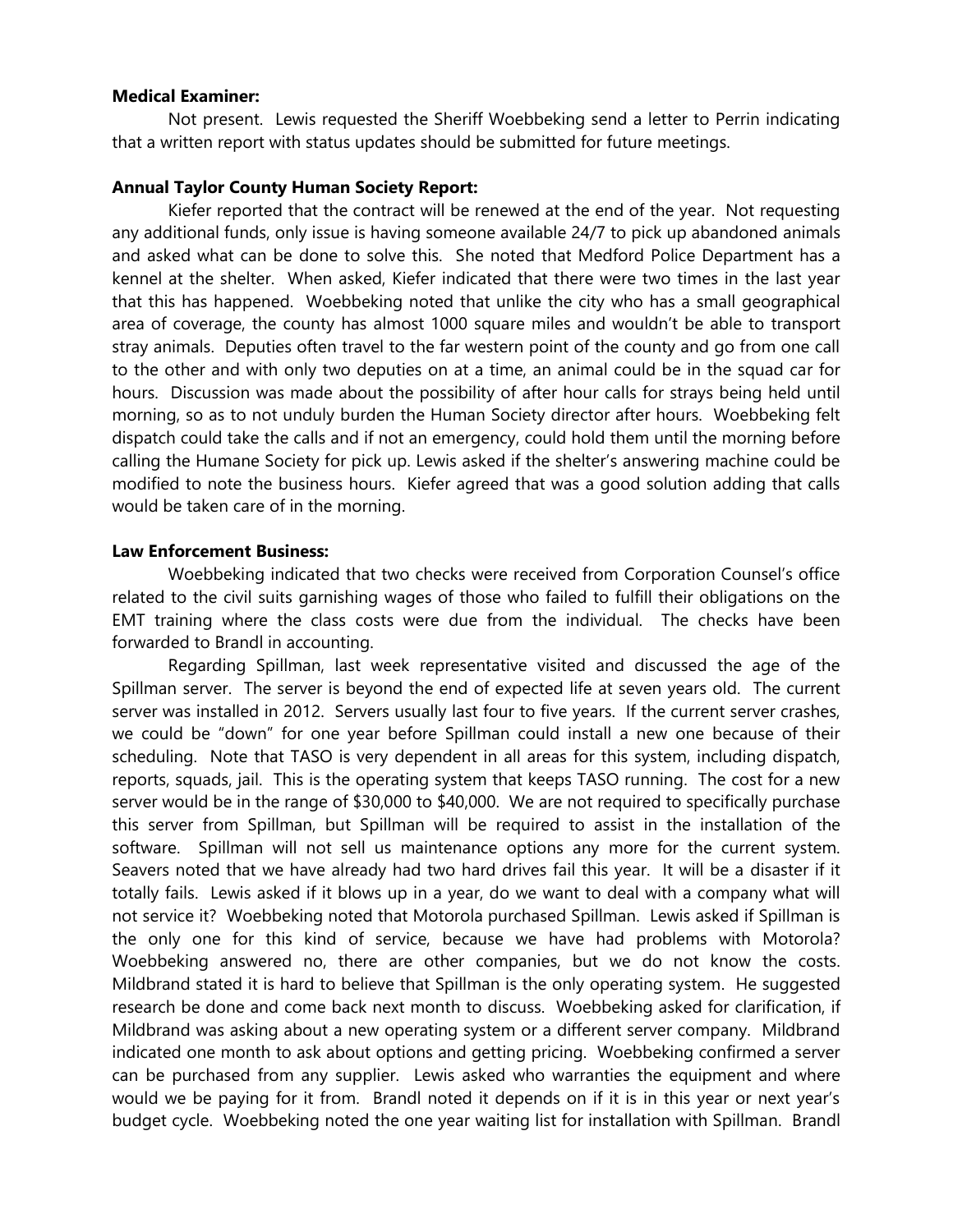suggested getting our name on the list and buying it closer to the time of installation. Lewis asked if it ordered it all through Spillman or purchased another server from someone else, how long does that take? Would it need to be paid for now or at the time of receipt? It is uncertain that we can get an idea in a month. Mildbrand noted he cannot make a decision today, there are too many variables. Soper asked if the system crashes and it takes a year, what do you want to go with another company. Woebbeking was confident that if our system crashes, Spillman would shuffle to get us up and running. It is not a fiscal option to consider another operating system. Mildbrand noted that if this committee votes today and goes ahead with getting on the list, it is not really a way to do it. We have to buy from them, and they set the rules, we are still the customer. Lewis agreed and asked if we went with another supplier for the operating system, what would be the best case for range of cost for that. Seavers estimated a quarter million. Lewis noted that to change to a new system with the knowledge of our budget, it does not seem something that we would do. Lewis further stated that he does not think we need to table and do not need to vote on it at this meeting; he would like more information. If this goes down in the next month, we would not have one anyway. We need to put it in the next year's budget and get our name on the list to go as early as we can. If something happens then we have to make some other decision under an emergency. Mildbrand noted if we know it is going to in the budget, do some demanding. Lewis noted it is in a critical stage. Lewis asked Mildbrand to find out if there are compatible services and prices to see if we have choices. Ferrand asked if this is the first that we have been notified. Metz stated, "Wouldn't you think they would have been in touch with us sooner?" Lewis emphasized that the Sheriff should make sure our officers are ready to go (back) to paper if needed. Dassow noted that we do tend to depend on technology. Lewis asked if we were ready to move on. Soper asked if there were any questions? Lewis confirmed that information needs to be gathered and look at it at the next meeting.

# **Sheriff's Report:**

a. Filling Data Records Manager Position. Mildbrand made a motion to fill the Data Records Manager Position; Lemke seconded the motion. All ayes; motion carried.

b. Detective Harlan Schwartz will be retiring on November 1, 2019. Woebbeking requested to begin the promotion process so there is time to train. It will be an internal promotion, not an outside hire. Soper made a motion to begin the promotion process for replacing Detective Schwartz; Mildbrand seconded the motion. All ayes, motion carried.

c. Jail population is currently at 40; 21 from Marathon with five more coming later today, 2 from Price. Woebbeking has reached out to the other agencies to discuss status. There is nothing that we are doing wrong. Lincoln is number 1, Taylor is number 2. Last year this time we had 134, this year this time 34. There is an expectation that there will be more inmates from Marathon in near future.

d. New 911 status is one month behind as they company installing had a person leave. A follow up on this will be made next week. Anticipate a September  $9<sup>th</sup>$  installation with a September 16<sup>th</sup> start date.

**Review and Approve Invoices:** After review, Brooks made a motion to approve the invoices from July 2019; Lemke seconded the motion. All ayes. Motion carried.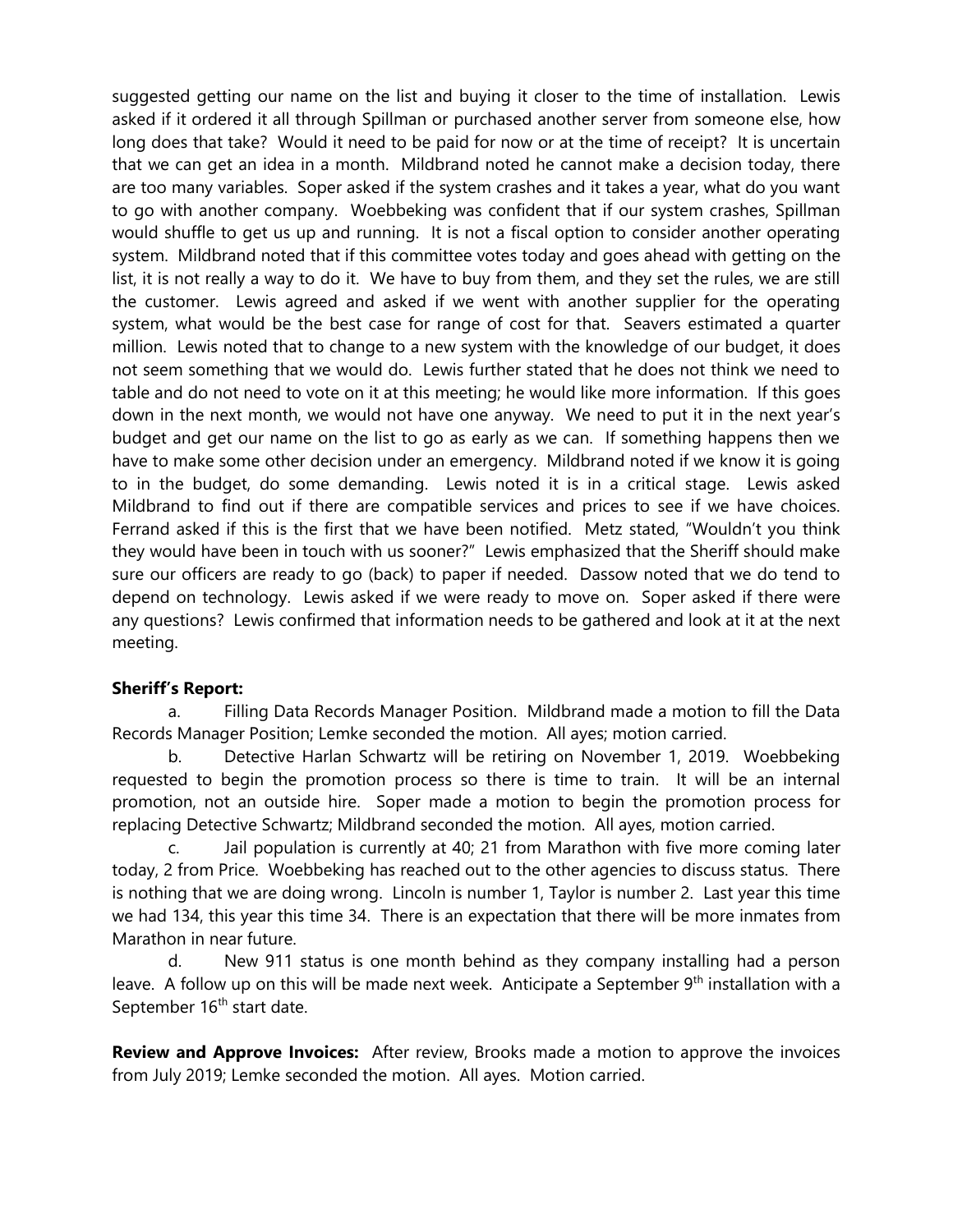**Adjournment:** With no further business, Lemke made a motion to adjourn the meeting; Brooks seconded the motion. The meeting was adjourned at 9:26 a.m.

Respectfully Submitted, Alyssa Branowitzer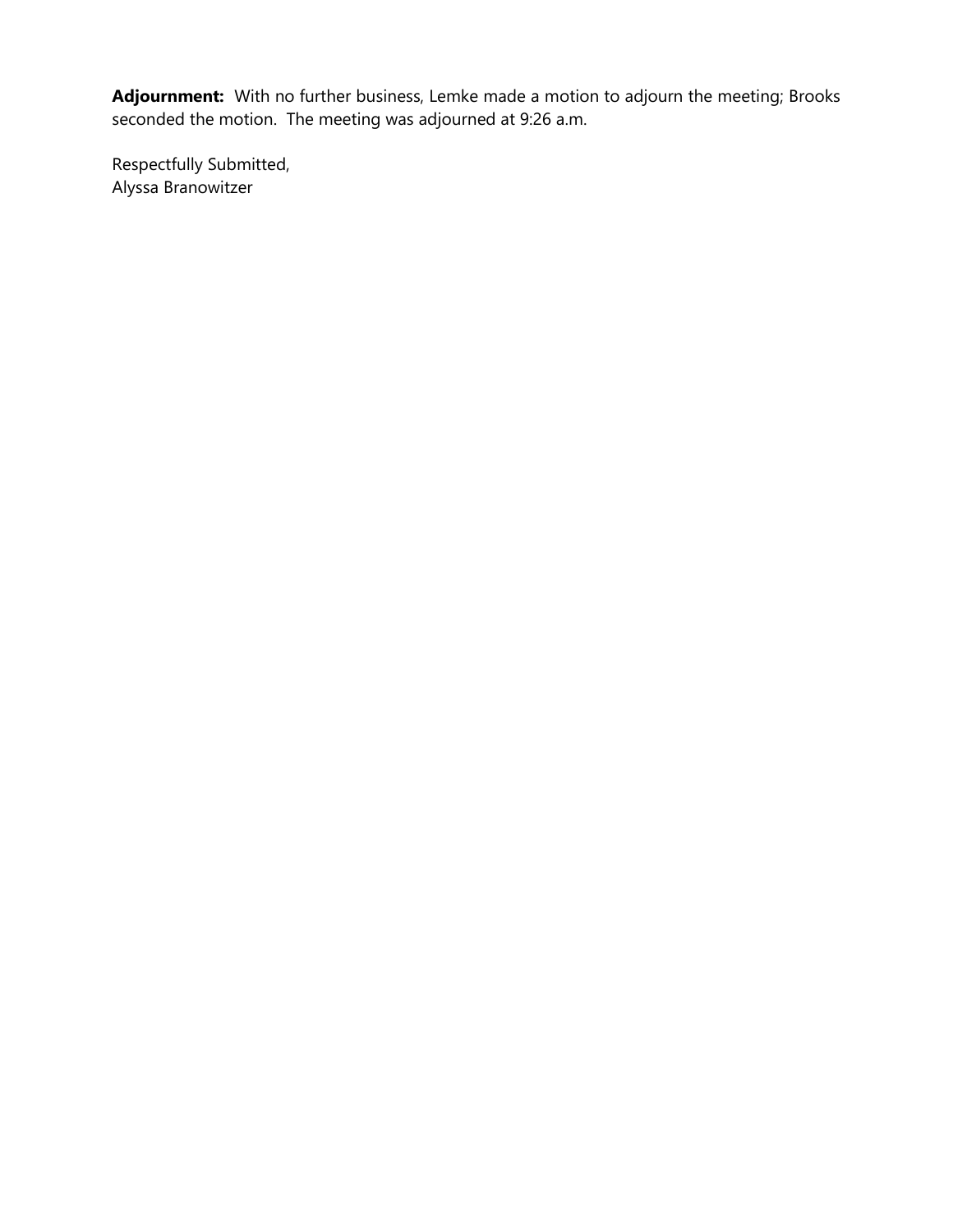DATE: July 12, 2019 Sheriff's Office Training Room **A M E N D E D**

**Call Meeting To Order:** Chair Lewis called the meeting to order at 9:00 a.m. **Members Present:** Lewis, Brooks, Lemke, Mildbrand, Soper **Members Absent:** None **Other Attendees:** Larry Brandl-Accounting/Finance, Andrea Ferrand-County Clerk, Colleen Handrick-Emergency Services Manager, Christine O'Toole-TASO Data Records Manager, Brian Wilson-The Star News, Larry Woebbeking-TASO Sheriff

**Approve Minutes of the 06/14/19 meeting:** Soper made a motion to accept the minutes as written; Mildbrand seconded the motion. All ayes; motion carried.

**Approve Agenda:** Lemke made a motion to approve the agenda; Soper seconded the motion. All ayes; motion carried.

**Set Next Meeting Date:** The next meeting will be at the call of the chair.

### **Ambulance Business**

a. Chair Lewis presented and reviewed with the Committee an email that confirmed discussions between Dale Hustedt, President of Aspirus Medford Hospital & Clinics and Taylor County confirming that a change would be made to revise the consent forms to change the heading as follows:

Taylor County Ambulance Service

Managed by Aspirus Medford Hospital and Clinics

b. Mildbrand noted the ADHOC Committee had a meeting coming up to discuss getting shifts filed, with proposals of what needs to be done. They will be making recommendations to both the hospital and this Committee. They are trying to get this done prior to the budget process.

#### **Medical Examiner**

a. Medical Examiner not present. It is noted that reports should be submitted to this committee.

#### **Emergency Management**

a. Handrick has been working hard with the Taylor County Health Department to get weather radios out into the community. Goal is 35 locations including town halls, village halls, libraries, child care centers, and elder care centers.

# **Law Enforcement Business:**

- a. Funding Options for Spillman Module to update UCR to IBR
	- Brandl previously spoke with Handrick about a separate 911 Emergency Government account that has been accumulating funds for different equipment for about 15 years now. Brandl recommends using the \$18,821.50 needed and transfer it to TASO for the Spillman Module to update UCR to IBR. Brandl confirmed this transaction would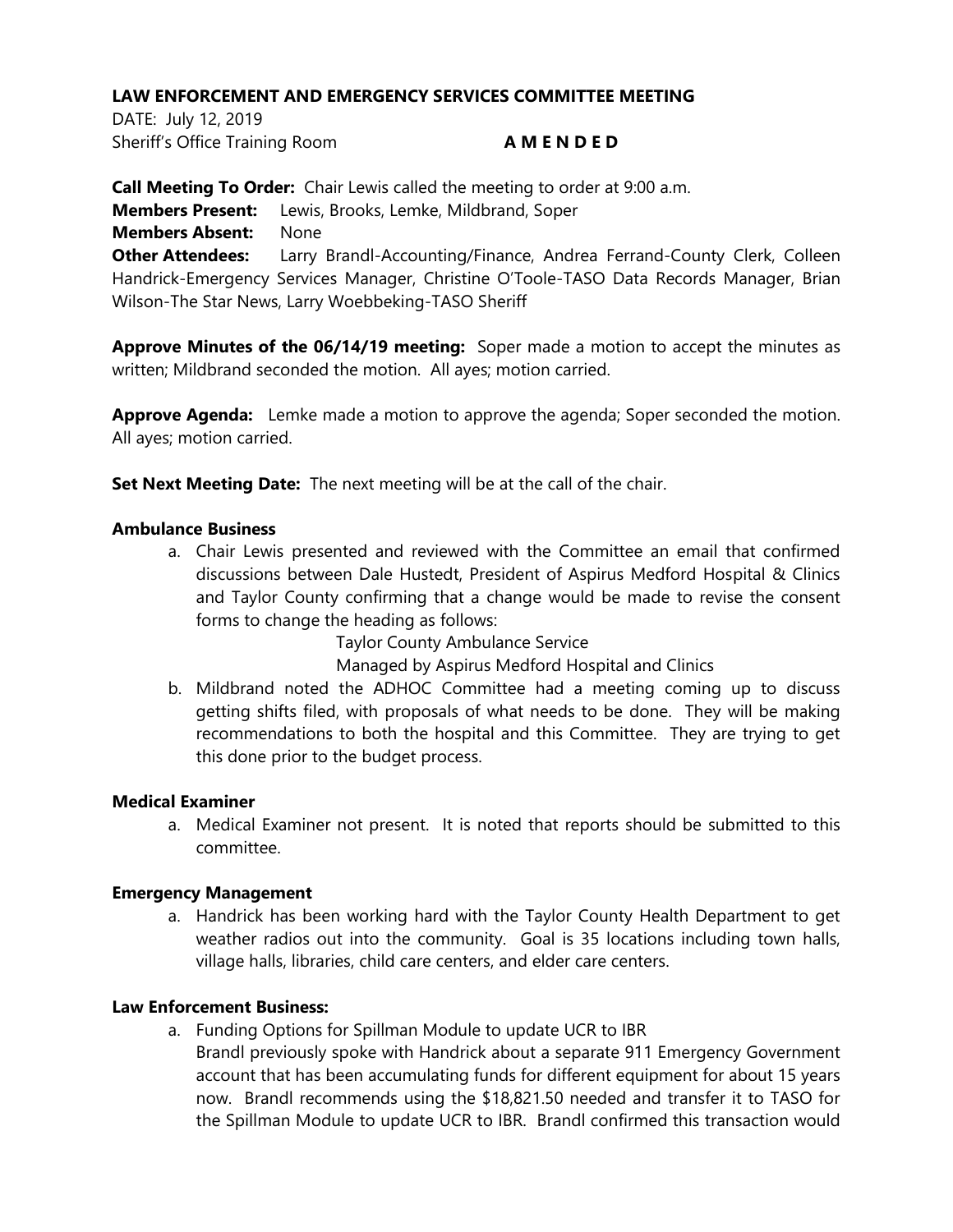leave about \$5,500 in the 911 Emergency Government account. Brandl will transfer \$18,822.00 from 911 Emergency Government account #101.52460.0000.5824 to Sheriff Administration account #101.52110.0000.5813 to facilitate the purchase of Spillman Wisconsin IBR. Mildbrand made a motion to proceed; Soper seconded the motion. All ayes; motion carried.

# **Sheriff's Report**

- a. Current inmate population is 32 total; 10 from Marathon County, 2 from Price County and 20 local.
- b. Filling Jailer/Dispatcher Position: Woebbeking shared that Nancy Mayer is retiring soon. Lemke made a motion to fill this jailer/dispatcher position; Brooks seconded the motion. All ayes; motion carried.
- c. Filling Sergeant Position: Woebbeking shared that there is a vacant sergeant position to be filled. Plans are to promote from within to continue having three sergeants on staff. Woebbeking noted he plans to designate this position to handle more administrative duties to meet the needs of the department, and this position may be assigned a 5/2 workday on/off rotation instead of the 6/3 workday on/off rotation. **Woebbeking asked if any other committees needed to act on his request to change sergeant position from 6/3 to 5/2 and was informed this committee approved the change and no other committee was needed.** Brooks made a motion to fill this sergeant position as suggested; Mildbrand seconded the motion. All ayes; motion carried.
- d. EMT Small Claims Update: Woebbeking has been in communication with Corporation Counsel Attorney Graff. The person who was to repay EMT schooling expenses still has not begun paying. Attorney Graff will move forward to garnish this person's wages.

**Review and Approve Invoices:** After review, Brooks made a motion to approve the invoices from June 2019; Lemke seconded the motion. All ayes. Motion carried.

**Adjournment:** With no further business, Mildbrand made a motion to adjourn the meeting; Lemke seconded the motion. The meeting was adjourned at 9:38 a.m.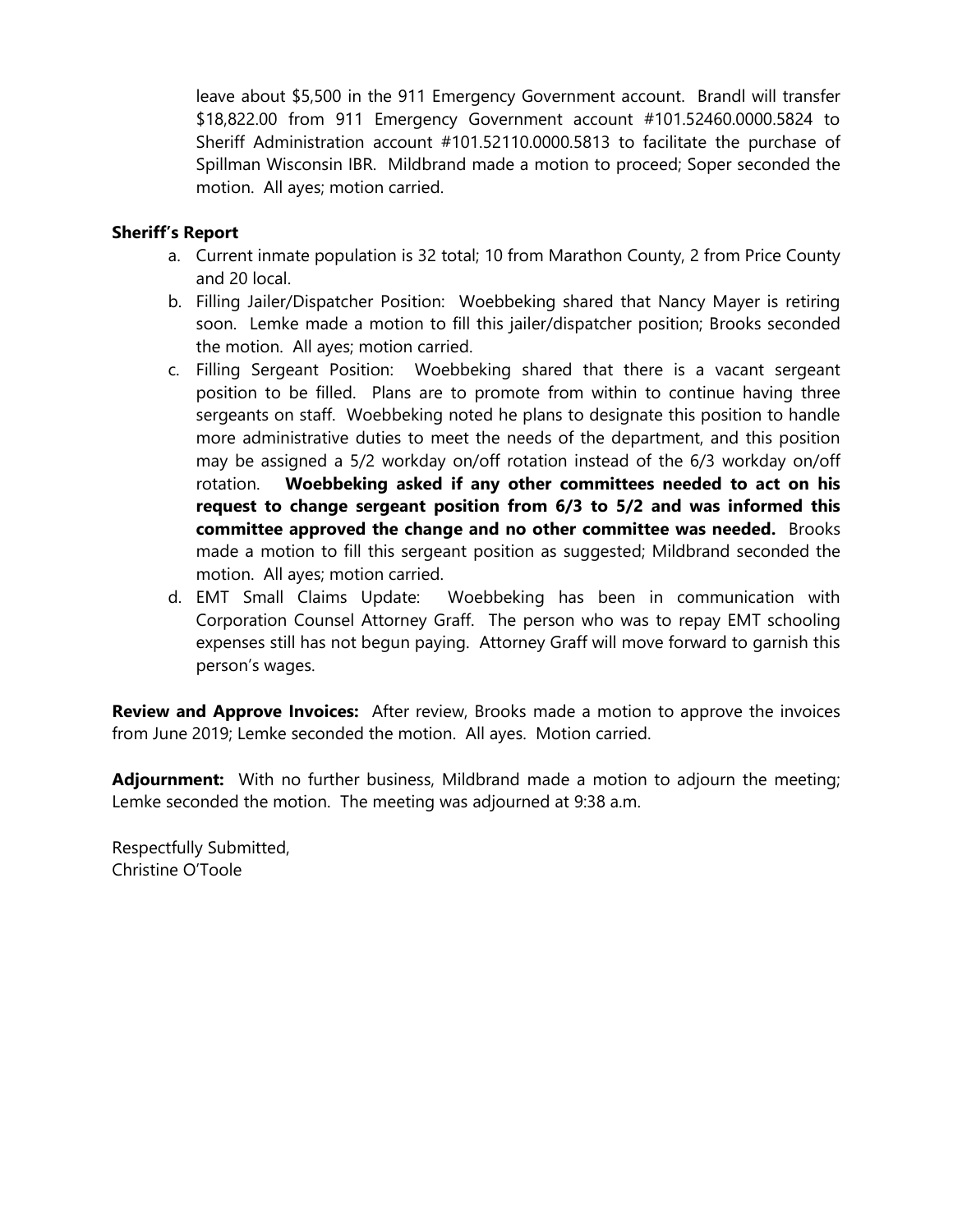DATE: June 14, 2019 Sheriff's Office Training Room

**Call Meeting To Order:** Chair Lewis called the meeting to order at 9:00 a.m. **Members Present:** Lewis, Brooks, Lemke, Mildbrand, Soper **Members Absent:** None **Other Attendees:** Larry Brandl-Accounting/Finance, Corey Dassow-TASO Chief Deputy, Andrea Ferrand-County Clerk, Colleen Handrick-Emergency Services Manager, Chad Kowalczyk-Deputy, Christine O'Toole-TASO Data Records Manager, Donald Watson, The Star News, Larry Woebbeking-TASO Sheriff

**Approve Minutes of the 04/12/19 meeting:** Brooks made a motion to accept the minutes as written; Mildbrand seconded the motion. All ayes; motion carried.

**Approve Agenda:** Soper made a motion to approve the agenda; Mildbrand seconded the motion. All ayes; motion carried.

**Set Next Meeting Date:** The next meeting will be on July 12, 2019 at 9:00 a.m.

# **Ambulance Business:** Not present.

Mildbrand shared that the team has meet two times to address the problem of EMT retention and recruiting. Made progress; there are three proposals to be shared at a future date. Next meeting is in July.

# **Medical Examiner:** Not present.

# **Emergency Management:**

- a. Table Top Exercise June 19<sup>th</sup> Miller Dam Recreational Area, 5:30 p.m. to 7:30 p.m. This will take place at the Gilman High School Library where they will be discussing an emergency weather disaster plan.
- b. Table Top Exercise DATE TBD Medford Fire Department, EMS & Police Department. Planning another functional exercise in August or September of 2019.
- c. Request to Increase EMD Position from 35 hours per week to 40 hours per week for the remainder of 2019. *(See attached handout.)* Handrick is making this request for the remainder of 2019, based on trainings and other requirements of the position. She has a plan for the cost for the next year. Lewis is in support of this, but there are procedures to follow, including presentation to Personnel, Finance, and full County Board Committees. Lewis believes she can use the time. Mildbrand expressed thanks for the joint exercises, but noted he is against the increasing of hours for this position. Lewis notes there are no records of the prior Emergency Services Manager because it was a contract; the full County Board set this position at 35 hours. Lewis is in favor of increasing it to 40 hours. Soper asked if it was for the rest of 2019 or from this point forward. Ferrand asked if this was a temporary adjustment, would it need to go through Personnel? Lewis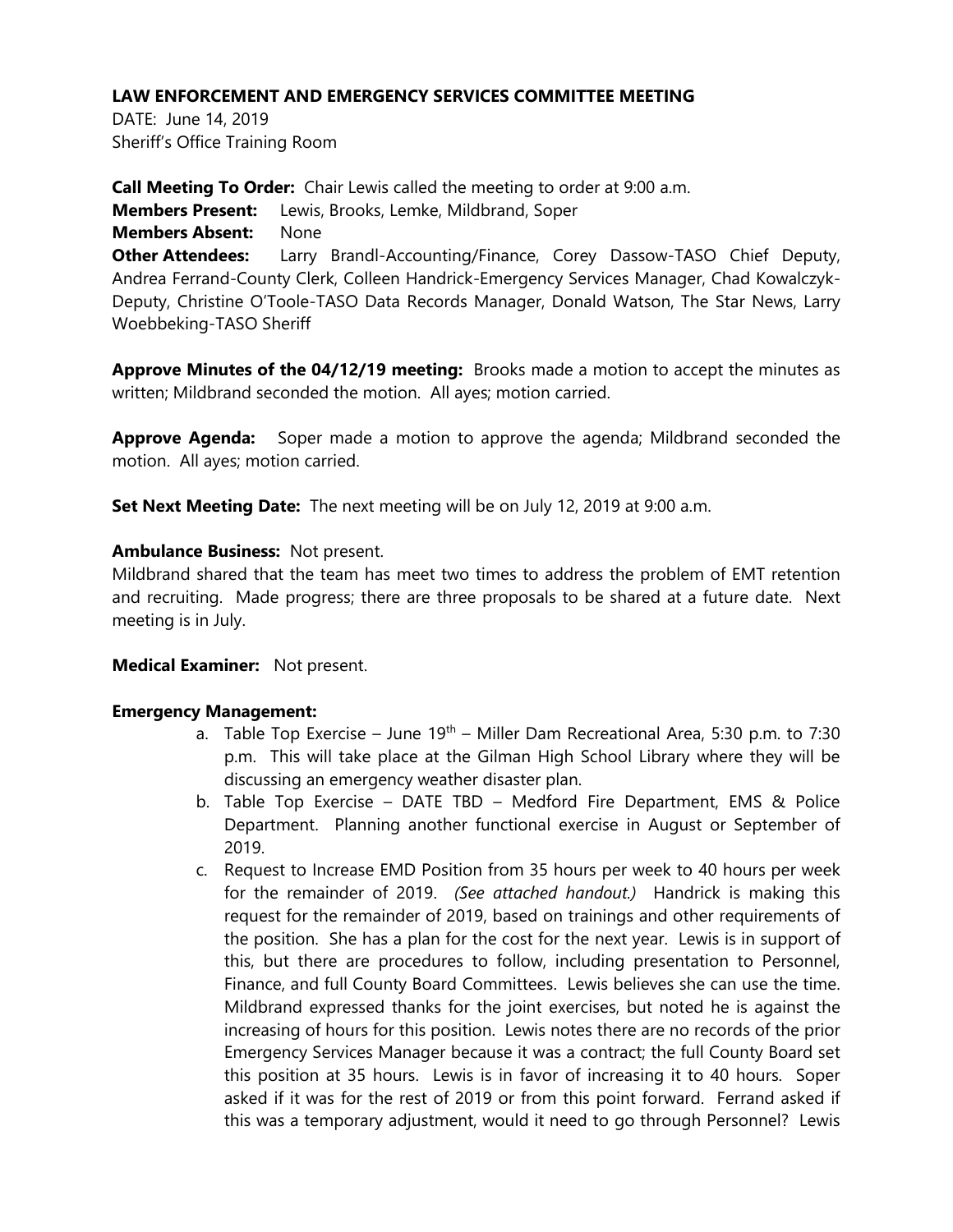indicated yes, it would, as it is a department head position. Mildbrand agrees that there is a need to do this, but that's not following our budget as a county as we should, we need to stop spending as much money. Lewis agreed that this is a difficult budget cycle, and some difficult decisions will have to be made. Soper asked Brandl to explain where the money would come from. Brandl indicated monies could be transferred from the contingency fund; going forward with the change we would have to budget accordingly. Brooks made a motion to approve this request for Emergency Management Director position to increase to 40 hours be approved by this committee from this point forward, or at least for the balance of this year, with the goal to move it to Personnel and Finance. Lemke seconded. Soper asked for clarification, if this was for the balance of 2019 or from this point forward. Handrick acknowledged for the balance of 2019. Moving forward she would like to see it at 40 hours in order to maintain and continue community involvement. Soper reiterated the long-term goal what the committee wants and start again at budget time. Lewis agreed. Brooks acknowledged it would need to go before the County Board for 2020 and beyond. Soper's personal opinion was that he's not 100% committed to full time. Mildbrand mentioned that the other day at another committee meeting, it came up that Finance Committee needs to do a better job of holding people to a budget, and he thinks we need to adhere to the budget. Lewis stated we also have to adhere to our job to serve our citizens. Lemke noted that we can approve it hear and then follow the steps. Soper noted there will be hard questions at budget time. Lewis agreed.

Roll Call: Lewis: Yes Mildbrand: No Soper: Yes Brooks: Yes Lewis: Yes

Four to one, motion passes.

#### **Law Enforcement Business:**

a. Spillman Software Module for IBR. Woebbeking shared how the state has mandated that we update our UCR (Uniform Crime Reporting) to IBR (Incident Based Reporting) by 2021. With that, we have to start before that date to become certified with at least six months of reporting, which involves training and more importantly a software update. The cost for this new operating system in Spillman will be approximately \$18,821.50, which was not anticipated nor budgeted for this year. Lewis asked how this was missed; Woebbeking replied that we do not know. Woebbeking continues to talk with Spillman, and is not asking for money today, but to make it a budgetary item for next year. Ideally though, we need to begin as soon as possible. Other financial sources would be to bill departments annually for costs. Medford Police Chief Bryan Carey is not opposed to this, but there are no guarantees. This will definitely be part of the 2020 budget. Mildbrand asked if this as an annual fee. Woebbeking assured the number above is a one-time fee but noted that there may be other numbers as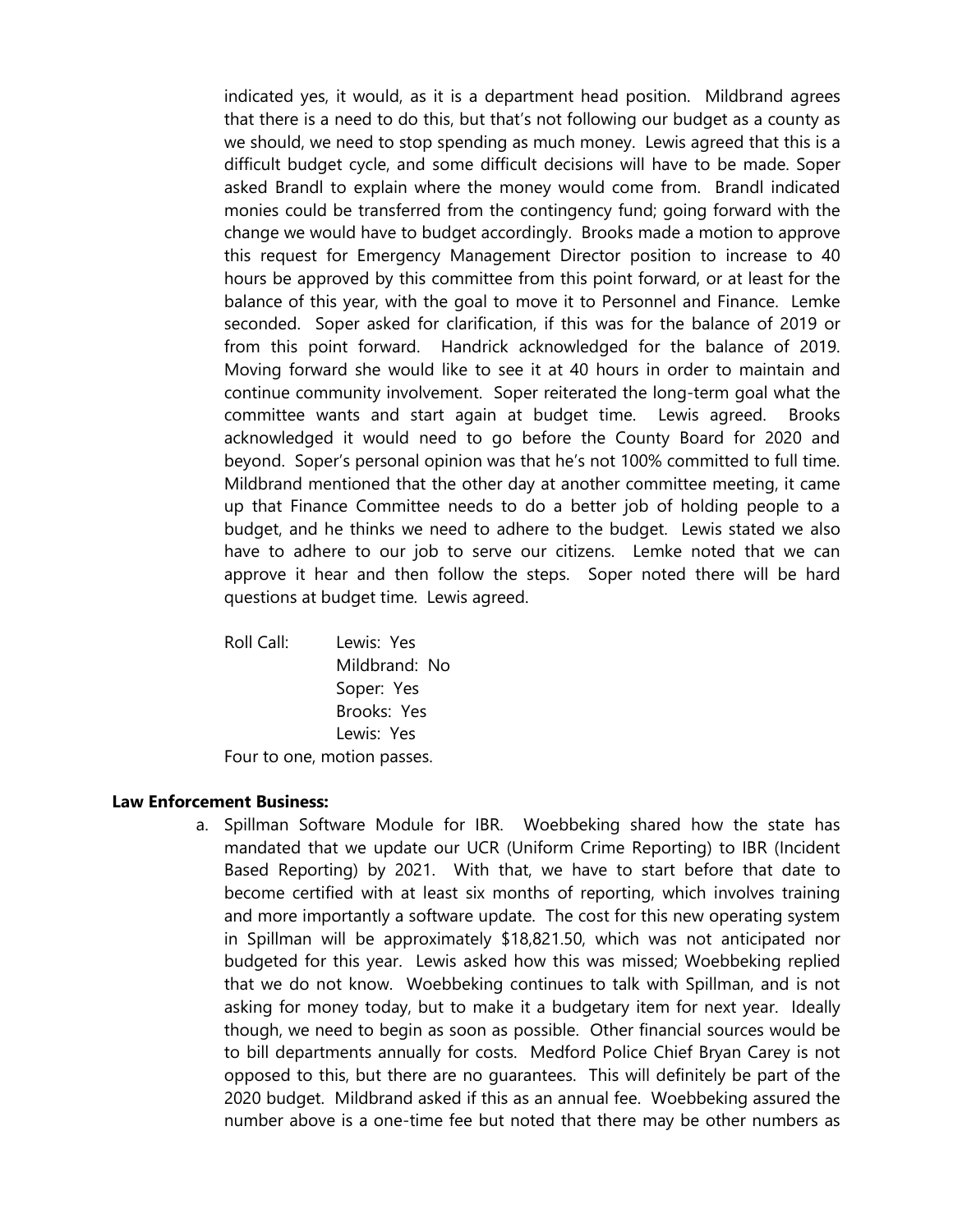an annual cost. Brandl asked if this update will merge into the current software; Woebbeking replied yes. O'Toole briefly explained UCR versus IBR reporting and how it goes to the FBI. Soper asked if this was separate from the 911 program. Woebbeking confirmed this is an entirely separate issue. Woebbeking further stated he will be asking for this in the upcoming budget using the normal channels. Lewis asked if there was room in the budget now; Woebbeking responded no. Brandl indicated he has some ideas. Lewis indicated that we should proceed now if there are funds available now. Brandl said he'd need a month to plan. Lewis noted the next meeting is scheduled for July  $12<sup>th</sup>$ , could Brandl present something at that time. Brandl said he could.

b. Chad Kowalczyk was present to model the new uniform with Kevlar inserts.

# **Sheriff's Report:**

- a. Current inmate population is 45, with 9 inmates from Marathon County and 4 from Price County. There are no known issues, population is down all over the state.
- b. Nancy Jonas is now the back-up nurse for Taylor County; she is currently the Price County nurse. Her services are strictly back-up. Mildbrand asked when planning would begin to replace current Taylor County Nurse Ingrid Purvis with her retiring in August 2020. Woebbeking noted we have some time to see how we like this current plan. Lewis noted it could be difficult to fill.

**Review and Approve Invoices:** After review, Soper made a motion to approve the invoices from April 2019 and May 2019; Mildbrand seconded the motion. All ayes. Motion carried.

**Adjournment:** With no further business, Lemke made a motion to adjourn the meeting; Brooks seconded the motion. The meeting was adjourned at 9:50 a.m.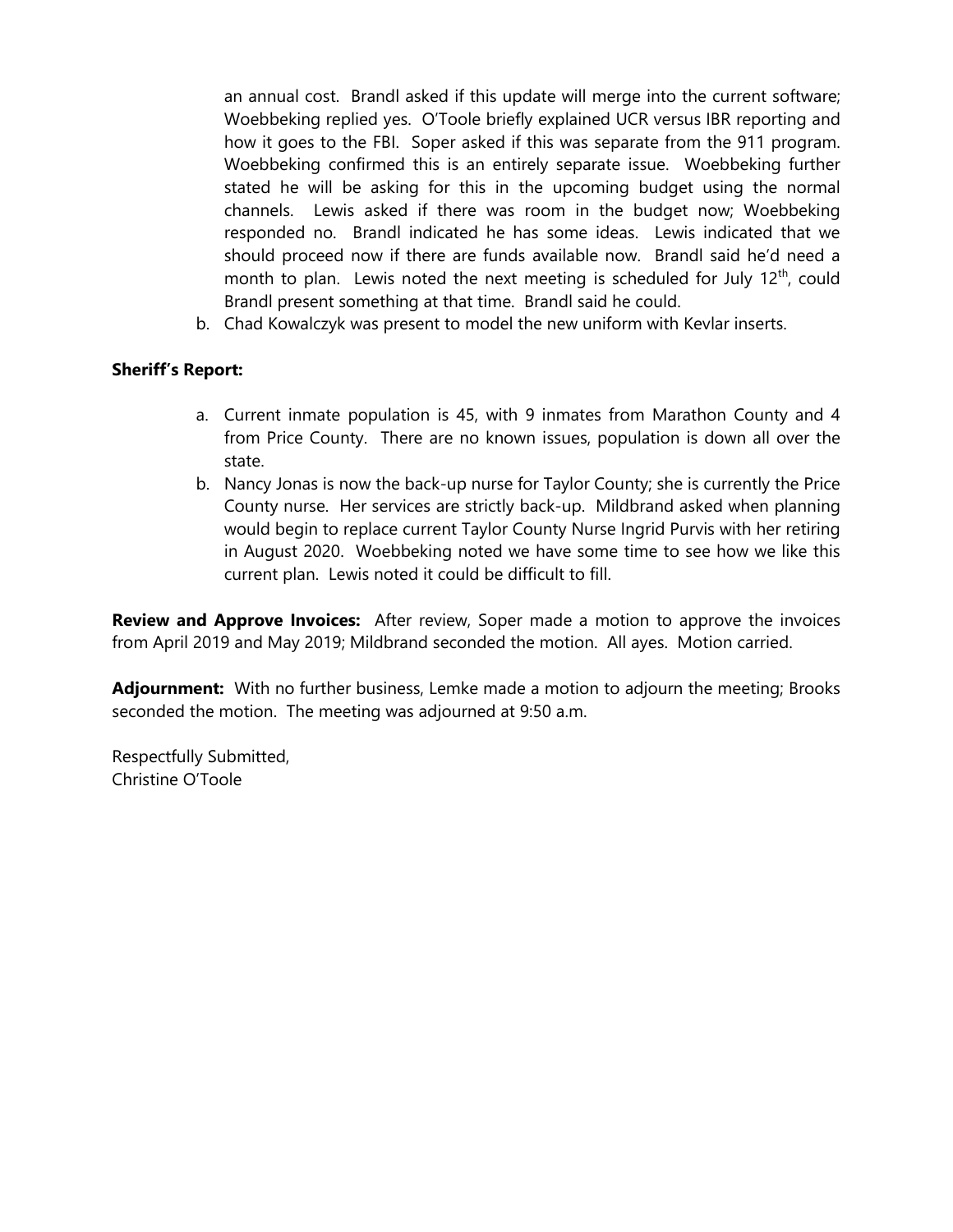| <b>FULL YEAR</b> |       | <b>RATE HOURS</b> | <b>SALARY</b> | <b>WRS</b> | SS         | <b>MED</b> | <b>TOTAL</b> | <b>DIFFERENCE</b> |
|------------------|-------|-------------------|---------------|------------|------------|------------|--------------|-------------------|
| 35 HR WEEK       | 27.38 | 1820              | \$49,831.60   | \$3,263.97 | \$3,089.56 | \$722.56   | \$56,907.69  | \$8,129.67        |
| 40 HR WEEK       | 27.38 | 2080              | \$56,950.40   | \$3,730.25 | \$3,530.92 | \$825.78   | \$65,037.36  |                   |
|                  |       |                   |               |            |            |            |              |                   |
| <b>REMAINDER</b> |       | 910               | \$24,915.80   | \$1,631.98 | \$1,544.78 | \$361.28   | \$28,453.84  | \$4,064.83        |
| of 2019          |       | 1040              | \$28,475.20   | \$1,865.13 | \$1,765.46 | \$412.89   | \$32,518.68  |                   |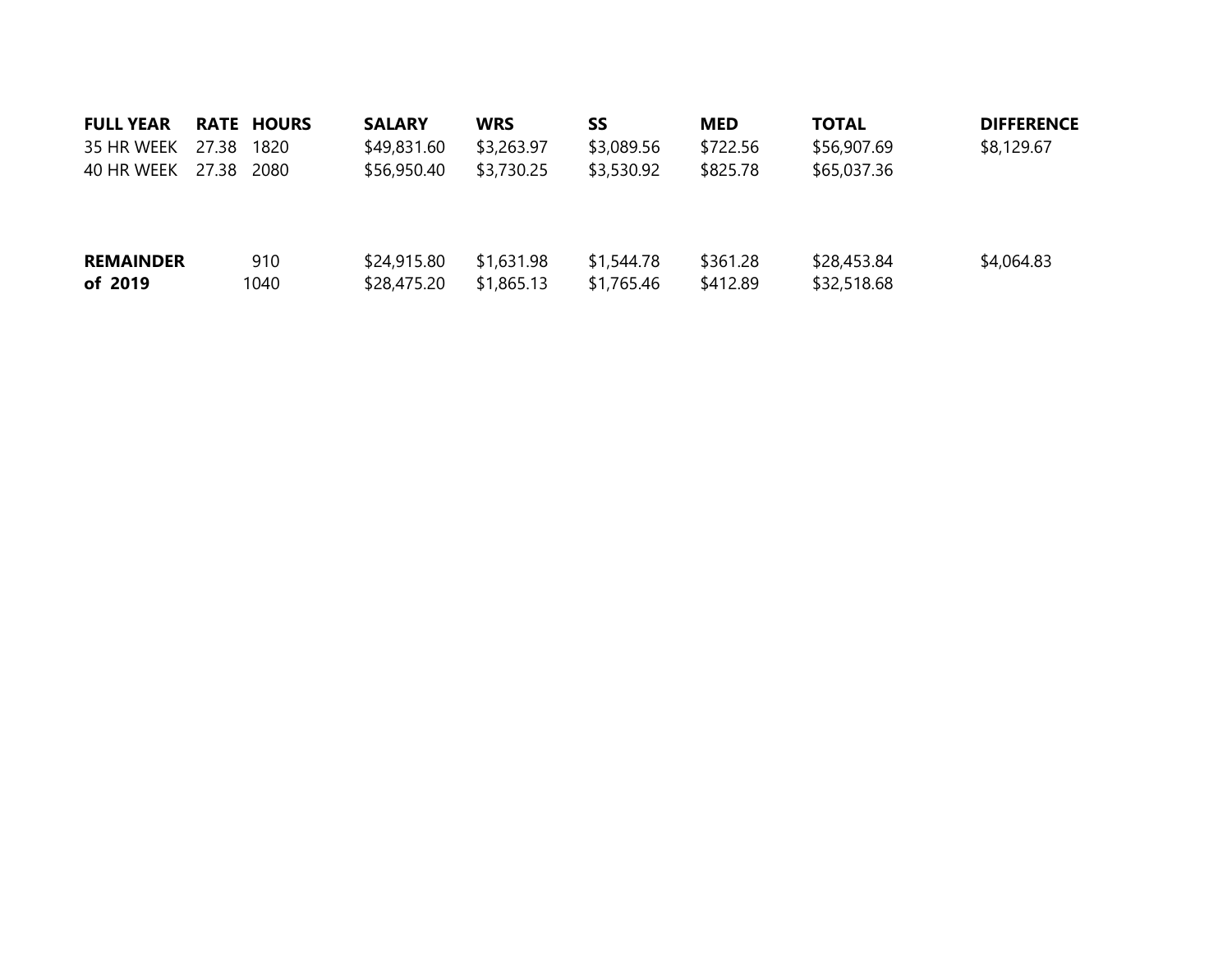DATE: April 12, 2019 Sheriff's Office Training Room

**Call Meeting To Order:** Chair Lewis called the meeting to order at 9:00 a.m. **Members Present:** Lewis, Brooks, Lemke, Mildbrand, Soper **Members Absent:** None **Other Attendees:** Larry Brandl-Accounting/Finance, Colleen Handrick-Emergency Services Manager, Jeff Nuernberger-Ambulance, Christine O'Toole-TASO Data Records Manager, Donald Watson-The Star News, Larry Woebbeking-TASO Sheriff

**Approve Minutes of the 03/08/19 meeting and AMENDED 02/08/18 meeting:** Brooks made a motion to accept the minutes as written; Soper seconded the motion. All ayes; motion carried.

**Approve Agenda:** Lemke made a motion to approve the agenda; Soper seconded the motion. All ayes; motion carried.

**Set Next Meeting Date:** The next meeting will be at the call of the chair.

# **Ambulance Business**

a. EMS Week Gift. Jeff Nuernberger noted that coming up May  $19<sup>th</sup>$  to  $25<sup>th</sup>$  is EMS Appreciation Week. He suggested providing a gift to the EMT's as a token of appreciation and proposes water tumblers. They would be approximately \$7.99 each. Purchasing 75 to 80 tumblers, with shipping and setup, would cost approximately \$756. Jeff noted that there are funds of \$800 available from the Taylor County Fair donation. Mildbrand noted that it was a good idea to acknowledge the EMT's for their service and made a motion to spend up to \$800 for this purpose; Lemke seconded the motion. All ayes; motion carried.

b. Discuss subsidy request for ambulance purchase service. See the attached Aspirus Ambulance Subsidy Request for Calendar Year 2018. Jeff Nuernberger along with Larry Brandl reviewed the subsidy request. Soper motioned to approve; Brooks seconded the motion. All ayes; motion carried.

# **Medical Examiner:** Not Present.

**Emergency Management:** Colleen Handrick noted that she is currently working with Chief Woebbeking and command staff to get mandatory I-PAWS emergency notification and Code Red to go out to all cell phones. Also working with Gilman Fire Department and EMS to go over a table-top exercise regarding Miller Dam on June 19<sup>th</sup>. She continues to work in plans of other items including making sure local campground staff had weather radios for emergency weather notifications.

# **Law Enforcement Business:**

a. Review and approve Resolution for Bruce Daniels. Soper motioned; Mildbrand seconded the motion. All ayes; motion carried.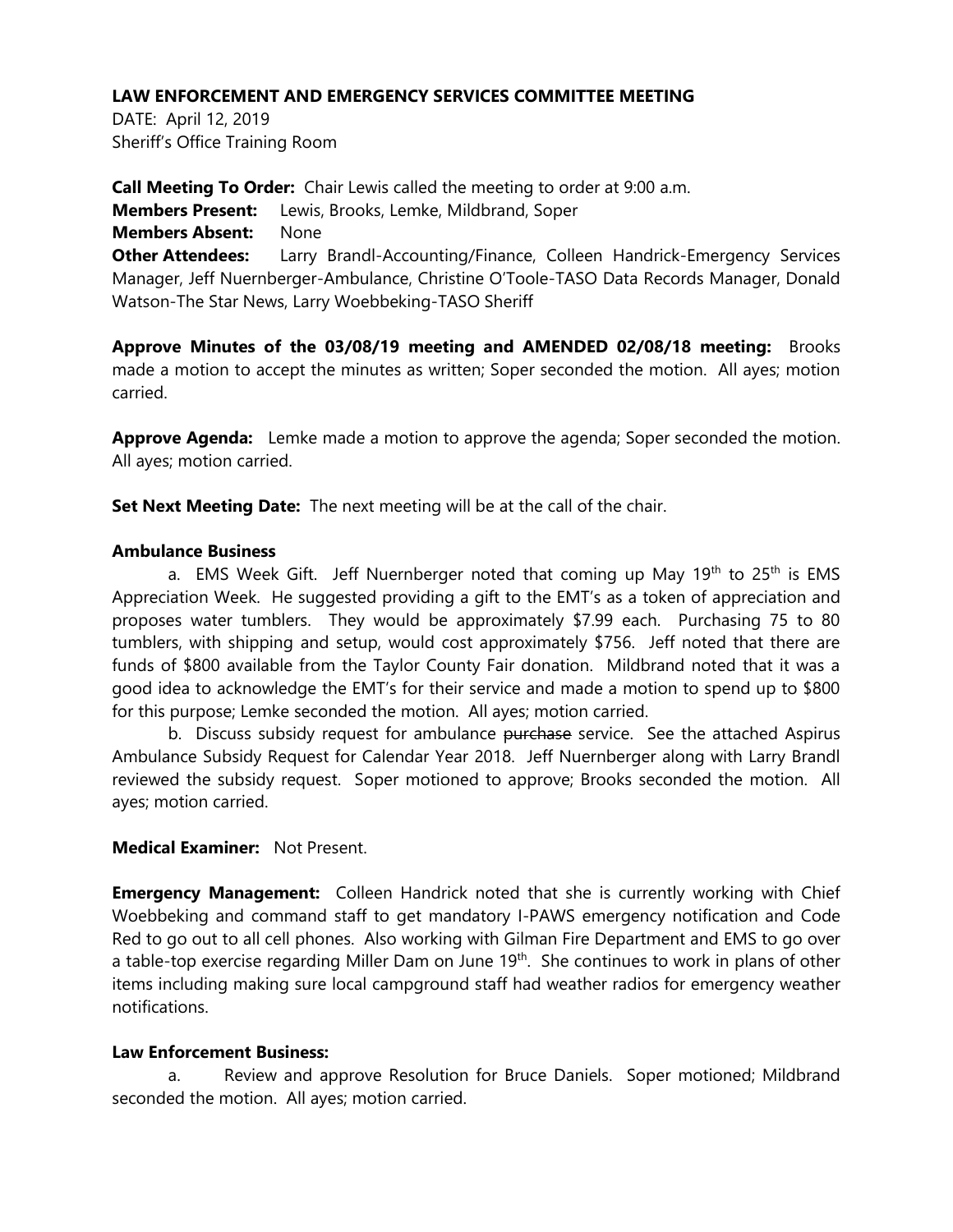b. Review and approve Resolution for Sandra Virnig. Soper motioned; Mildbrand seconded the motion. All ayes; motion carried.

# **Sheriff's Report:**

a. Sheriff Woebbeking noted that there is currently a total of 43 inmates in our jail; five are from Marathon. We have had other counties ask if we had anything available, but no other transfers have arrived as of this time. Marathon states that their numbers are down, so that is why less are here.

b. The Aramark contract with the \$20,000 incentive has been received, but Sheriff Woebbeking noted he did not like how the contract was written, so has asked for it to be amended.

**Review and Approve Invoices:** After review, Mildbrand made a motion to approve the invoices from March 2019; Brooks seconded the motion. All ayes. Motion carried.

**Adjournment:** With no further business, Lemke made a motion to adjourn the meeting; Soper seconded the motion. The meeting was adjourned at 9:50 a.m.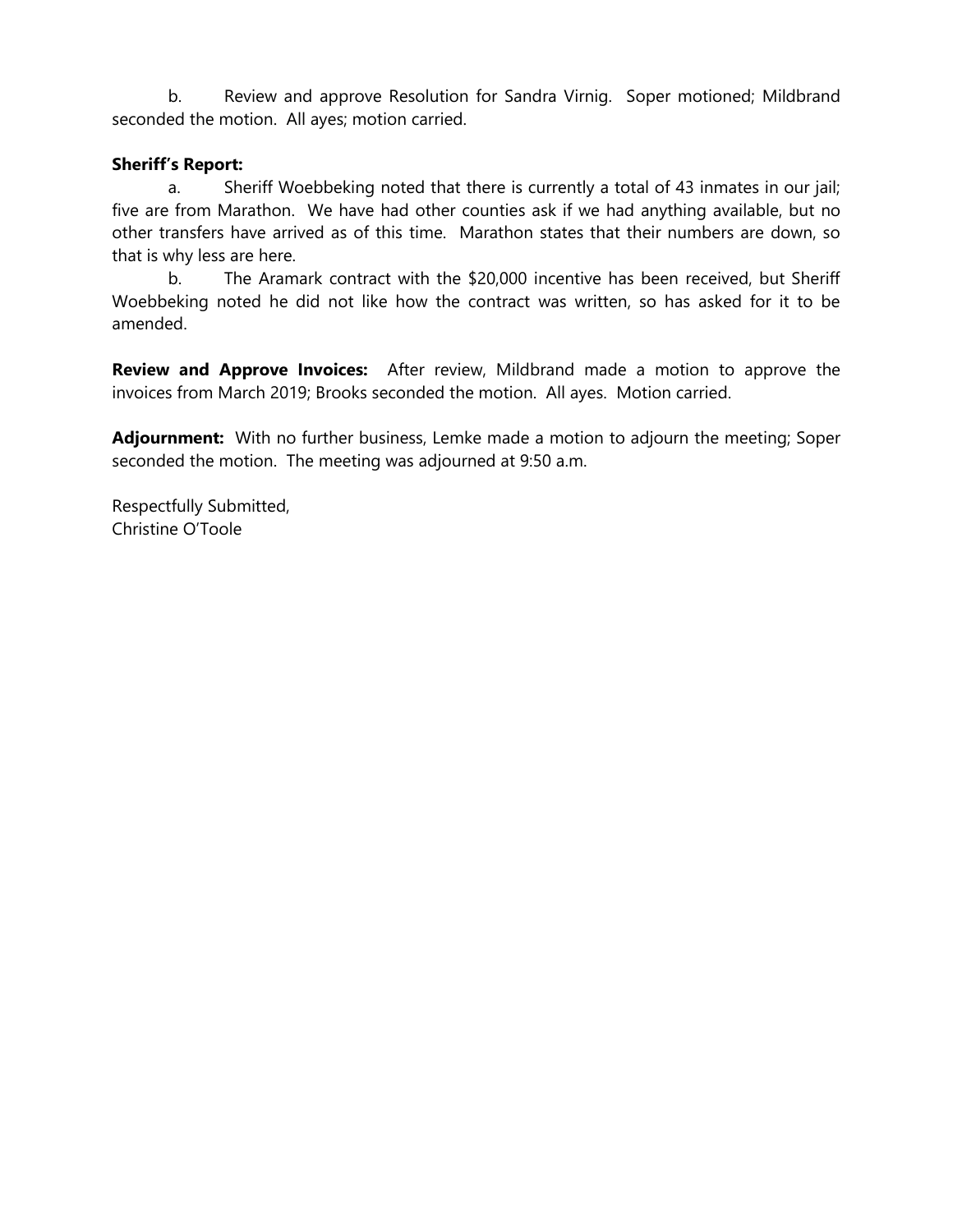# Aspirus<br>Ambulance Subsidy Request<br>Calendar Year 2018

|                                            | 2018<br>Actual | 2018<br><b>Budget</b> | \$ Change      | % Change |
|--------------------------------------------|----------------|-----------------------|----------------|----------|
| <b>REVENUE</b>                             |                |                       |                |          |
| Service Calls & Mileage                    | 760,447        | 769,522               | (9,075)        | $-1.2%$  |
| <b>Intercept Revenue</b>                   | 68,581         | 70,740                | (2,159)        | $-3.1%$  |
| Other Operating Revenue                    | 11,080         | 4,000                 | 7,080          | 177.0%   |
| Lease revenue from Aspirus Medivac:        |                |                       |                |          |
| Vehicle                                    |                |                       |                | $0.0\%$  |
| Discounts for Medicare, Medicaid,<br>Less: |                |                       |                |          |
| HMO, and Uncollectibles                    | 442,756<br>58% | 477,103<br>62%        | (34, 347)      | $-7.2%$  |
| Net Revenue                                | 397,352        | 367,158               | 30,194         | 8.2%     |
| <b>EXPENSE</b>                             |                |                       |                |          |
|                                            |                |                       |                |          |
| Salaries and Benefits                      | 567,141        | 510,234               | 56,907         | 11.2%    |
| Supplies                                   | 29,443         | 12,350                | 17,093         | 138.4%   |
| Repairs & Maintenance                      | 3,694          | 11,720                | (8,026)        | $-68.5%$ |
| Education                                  | 4,457          | 3,800                 | 657            | 17.3%    |
| Telephone                                  | 6,076          | 6,150                 | (74)           | $-1.2%$  |
| Insurance                                  | 34,869         | 12,820                | 22,049         | 172.0%   |
| Other Expenses                             | 7,023          | 8,875                 | (1, 852)       | $-20.9%$ |
| Depreciation                               | 65,519         | 62,100                | 3,419          | 5.5%     |
| <b>Total Expense</b>                       | 718,222        | 628,049               | 90,173         | 14.4%    |
| <b>County Subsidy</b>                      | (320, 870)     | (260, 891)            | (59, 979)      | 23.0%    |
| <b>VOLUMES</b>                             |                |                       |                |          |
| Basic Level of Service - 911 Calls         | 549            | 545                   | 4              | 0.7%     |
| Advance Level of Service - 911 Calls       | 145            | 143                   | $\overline{2}$ | 1.4%     |
| Total 911 Calls                            | 694            | 688                   | 6              | 0.9%     |
| Intercepts                                 | 127            | 131                   | (4)            | $-3.1%$  |
| <b>Total Runs</b>                          | 821            | 819                   | $\overline{c}$ | 0.2%     |

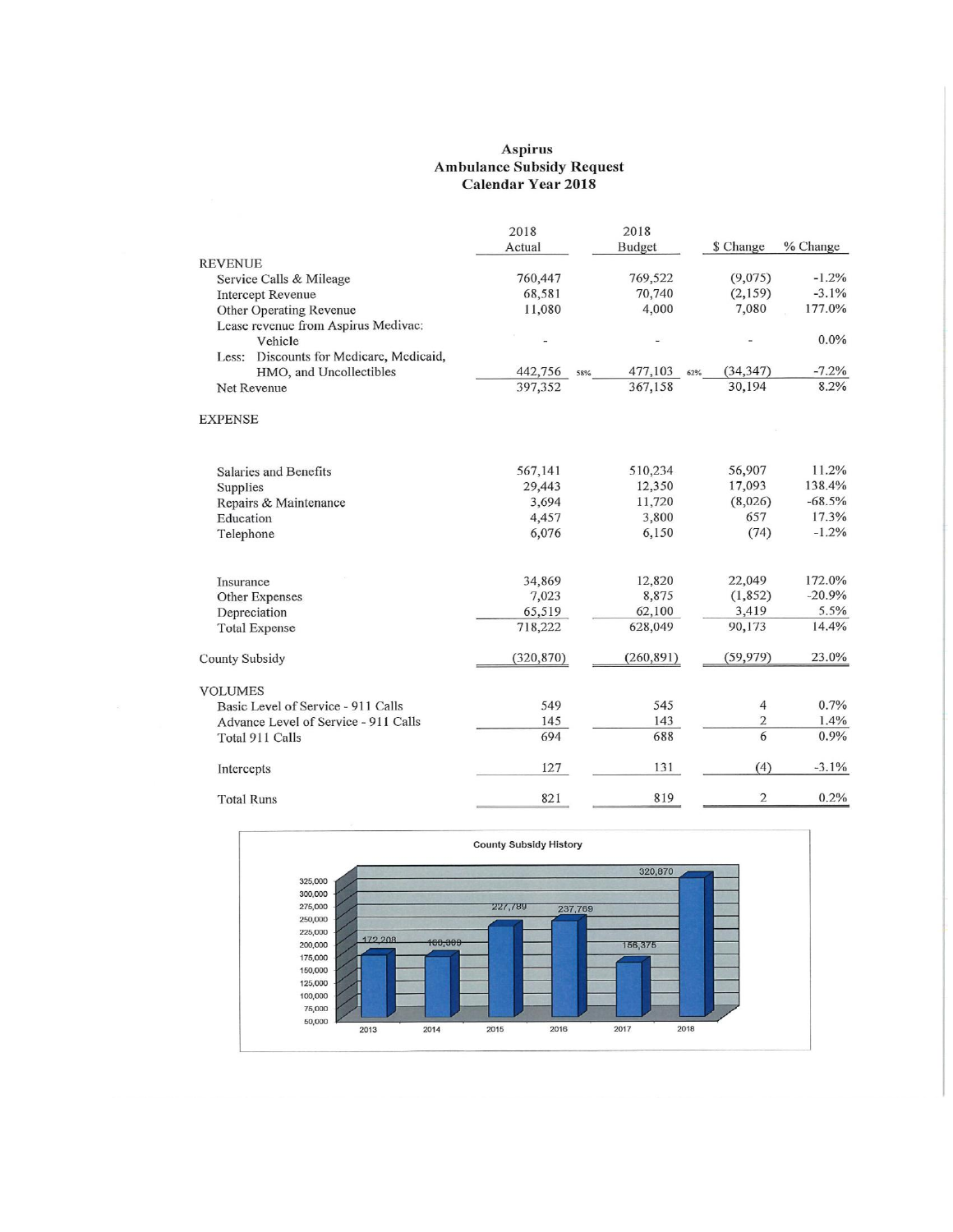DATE: March 8, 2019 Sheriff's Office Training Room

**Call Meeting To Order:** Chair Soper called the meeting to order at 9:00 a.m. **Members Present:** Brooks, Lemke, Mildbrand, Soper **Members Absent:** Lewis (excused) **Other Attendees:** Larry Brandl-Accounting/Finance, Jeff Nuernberger-Ambulance, Christine O'Toole-TASO Data Records Manager, Larry Woebbeking-TASO Sheriff, Ben Nelson-Ambulance.

**Approve Minutes of the February 27, 2019 meeting:** Brooks made a motion to accept the minutes as written; Mildbrand seconded the motion. All ayes; motion carried.

**Approve Agenda:** Lemke made a motion to approve the agenda; Mildbrand seconded the motion. All ayes; motion carried.

**Set Next Meeting Date:** The next meeting will be at the call of the chair.

**Ambulance Business:** Not present.

**Medical Examiner:** Not present.

**Emergency Management:** Not present.

# **Law Enforcement Business:**

a. Jail Nurse. The committee had asked Woebbeking to bring some numbers. Current jail population is 50 with 13 from Marathon. Prior years revenue from housing inmates from other counties is as follows:

| Revenue   |  |  |
|-----------|--|--|
| \$111,880 |  |  |
| \$317,678 |  |  |
| \$490,876 |  |  |
| \$432,200 |  |  |
|           |  |  |

There are no intentions to stop bringing inmates from Marathon County. Population overall is down for no specific reason.

Jail nurse costs with Wellpath, minus mental health coverage, would be \$111,557.28 annually. The current jail nurse salary with benefits (employed by Taylor County Health Department) is \$52,431.95.

Mildbrand made a motion to transfer Ingrid Purvis from Taylor County Health Department to Taylor County Sheriff's Office at her current wage, retaining her seniority, to work 28 hours over five days per week instead of four; Lemke seconded the motion. All ayes. Motion **Carried** 

# **Sheriff's Report:** No report.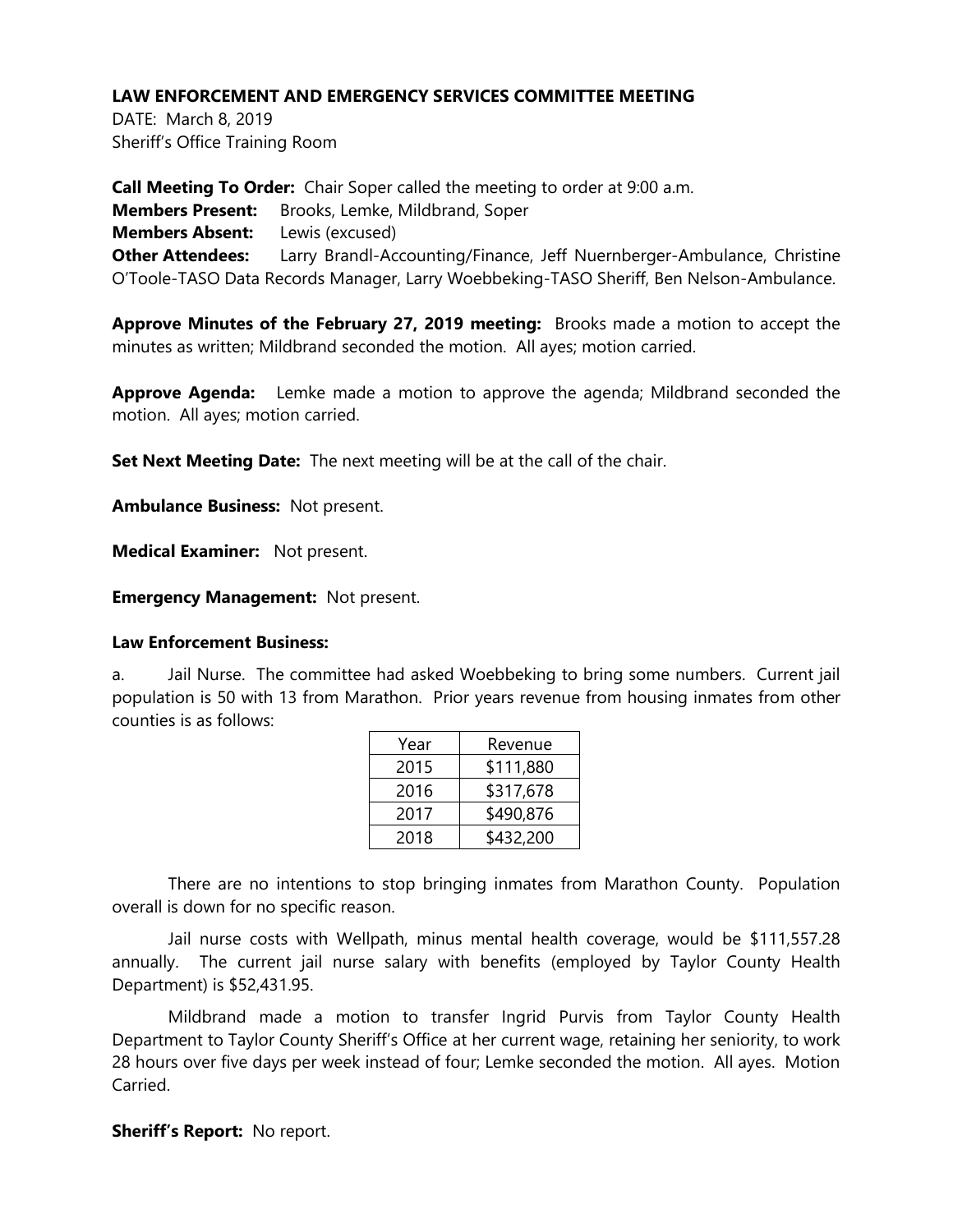**Review and Approve Invoices:** After review, Mildbrand made a motion to approve the invoices from February 2019; Brooks seconded the motion. All ayes. Motion carried.

**Adjournment:** With no further business, Lemke made a motion to adjourn the meeting; Soper accepted. The meeting was adjourned at 9:25 a.m.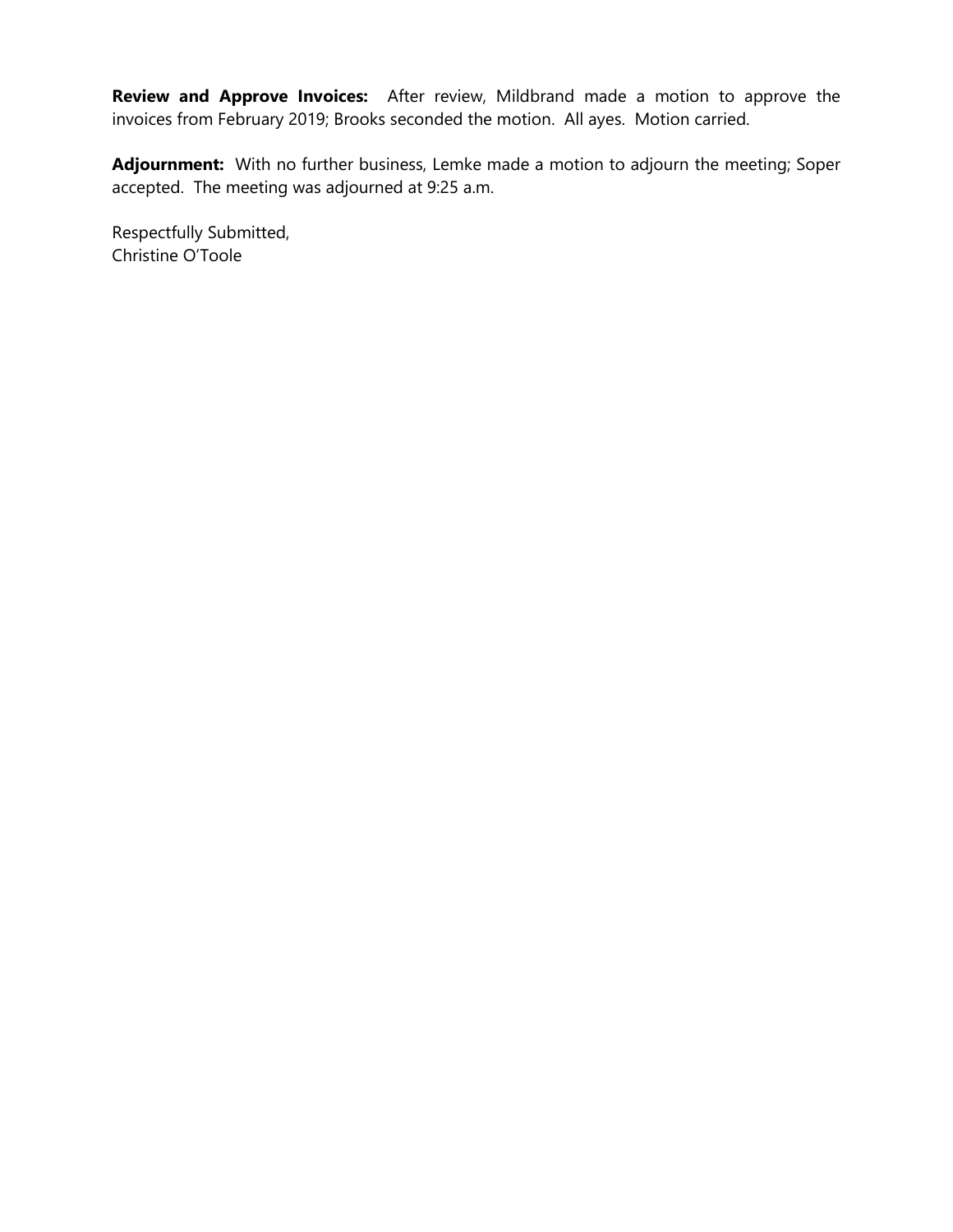DATE: February 27, 2019 **AMENDED 03/05/19**

County Board Room - 3<sup>rd</sup> Floor

**Call Meeting To Order:** Chair Lewis called the meeting to order at 9:00 a.m. **Members Present:** Lewis, Brooks, Lemke, Mildbrand, Soper, **Members Absent:** None **Other Attendees:** Larry Brandl-Accounting/Finance, Corey Dassow-TASO Chief Deputy, Ginelle Hartman-Ambulance, Jeff Nuernberger-Ambulance, Christine O'Toole-TASO Data Records Manager, Larry Woebbeking-TASO Sheriff

**Approve Minutes of the February 8, 2019 meeting:** Soper made a motion to accept the minutes as written; Mildbrand seconded the motion. All ayes; motion carried.

**Approve Agenda:** Lemke made a motion to approve the agenda; Brooks seconded the motion. All ayes; motion carried.

**Set Next Meeting Date:** The next meeting will be March 8, 2019. Soper will chair the meeting in Lewis' absence.

**Ambulance Business:** Review and approve proceeding with legal action to reclaim EMT Training Fees paid on behalf of an individual who did not follow through with contract requirements. Corporation Counsel wants to proceed with a small claims action to collect the outstanding sum. It was asked if anyone thought this would affect future recruitment. Nuernberger felt it would not affect future recruitment; the individual did sign a contract agreeing to terms that included a minimum shift coverage requirement. Brooks motioned; Lemke seconded the motion. All ayes; motion carried.

**Medical Examiner:** Not present.

# **Emergency Management:** Not present.

**Sheriff's Report:** Jail Nurse Update: Wellpath/CCS quoted \$132,000. Mildbrand asked with the minimum requirement is that Taylor County has to provide jail health services. Woebbeking stated current contract states four hours per day, Monday through Friday. Do not know if there is a law or statute outlining a minimum. Mildbrand noted that this situation is something that should have done at budget time. Woebbeking will continue to review options and have an update at the next meeting since the current contract expires March 31, 2019.

#### **Law Enforcement Business:**

a. Sign Ordinance Section 54.19, Domestic and Agricultural Animals Running at Large Prohibited, Animal Control Regulations, Taylor County Code.

b. Motion to go into CLOSED SESSION pursuant to Wis. Stat. 19.86(1)(c) at 10:00 a.m. for the purpose of conducting Deputy interviews of those applying for the position. Lemke motioned; Brooks seconded the motion. Roll call vote to be taken. Lewis: aye. Brooks: aye. Lemke: aye. Mildbrand: aye. Soper: aye.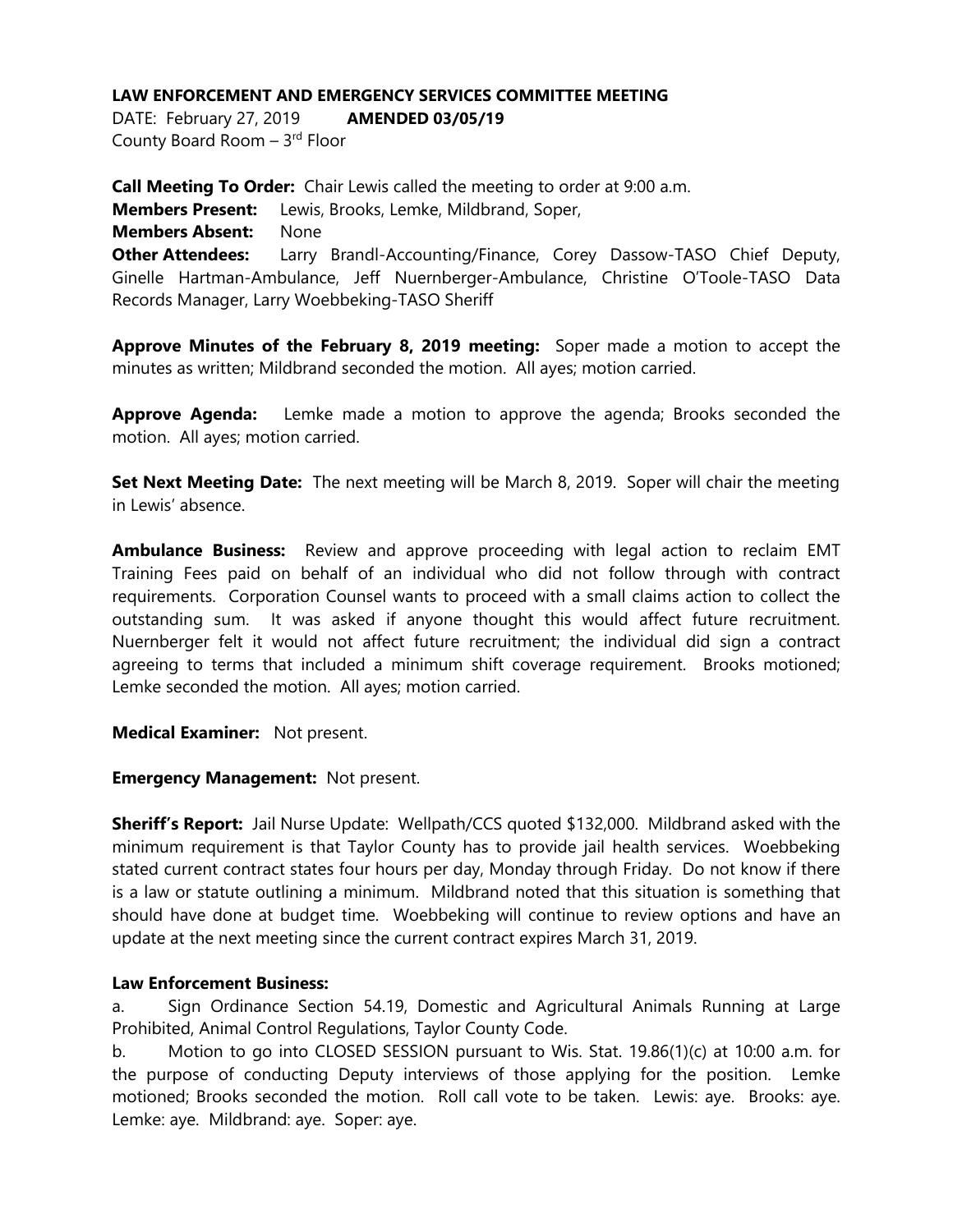c. Motion to reconvene into OPEN SESSION at approximately 11:22 a.m. pursuant to 19.83 to take any action on the matter discussed in Closed Session and to proceed with today's meeting. Brooks motioned; Lemke seconded the motion. All ayes; motion carried.

**Adjournment:** With no further business, Lemke made a motion to adjourn the meeting; Brooks seconded the motion. All ayes; motion carried. The meeting was adjourned at 11:24 a.m.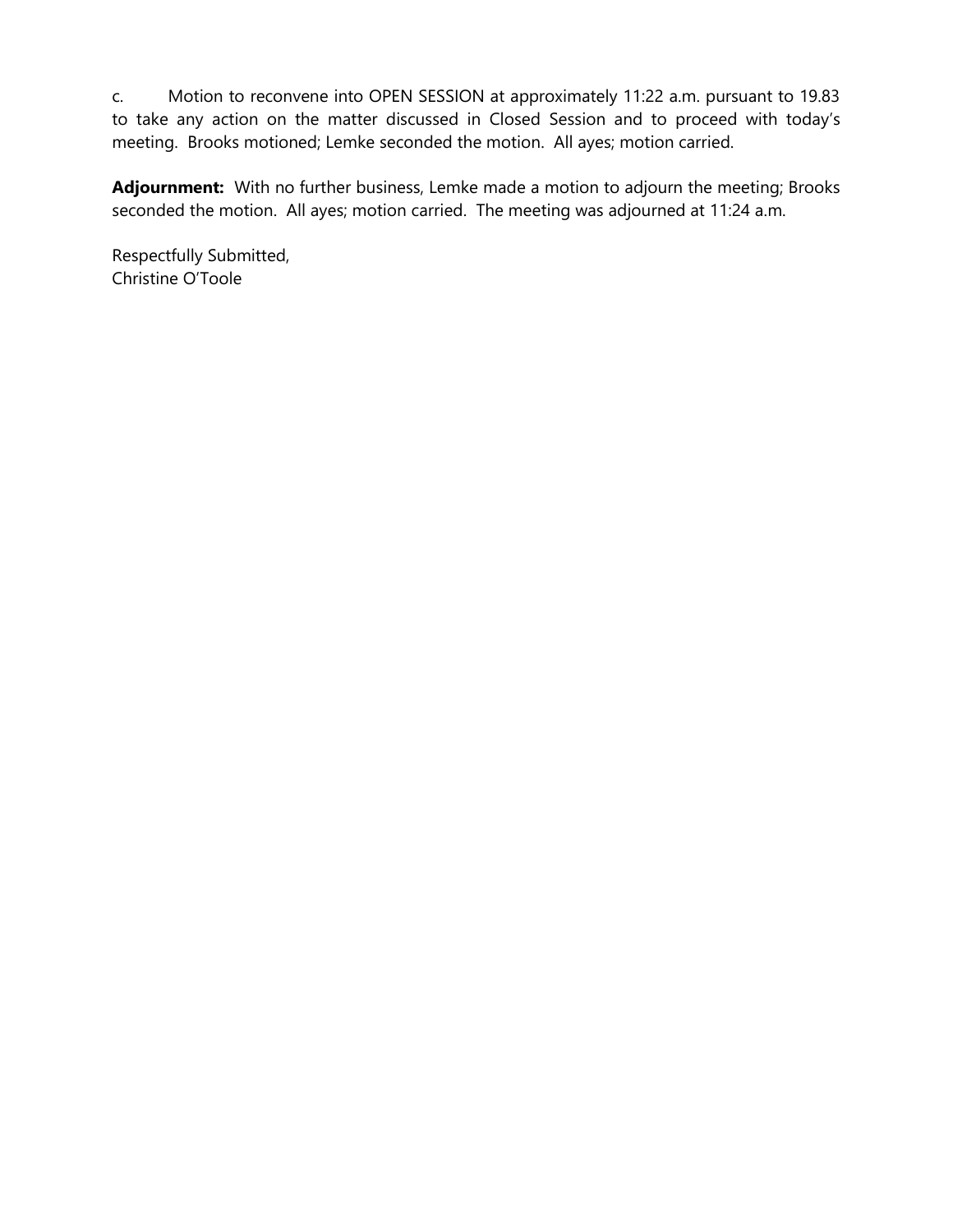DATE: February 8, 2019 **AMENDED APRIL 4, 2019**

Sheriff's Office Training Room

**Call Meeting To Order:** Chair Lewis called the meeting to order at 9:00 a.m. **Members Present:** Lewis, Lemke, Soper, Mildbrand, Woebbeking **Members Absent:** Brooks **Other Attendees:** Larry Brandl-Accounting/Finance, Corey Dassow-TASO Chief Deputy, Colleen Handrick-Emergency Services Manager, Patty Krug-Health Department, Jeff Nuernberger-Ambulance, Christine O'Toole-TASO Data Records Manager, Brian Wilson-The Star News

**Approve Minutes of the December 10, 2018 meeting:** Mildbrand made a motion to accept the minutes as written; Soper seconded the motion. All ayes; motion carried.

**Approve Agenda:** Lemke made a motion to approve the agenda; Mildbrand seconded the motion. All ayes; motion carried.

**Set Next Meeting Date:** The next meeting will be March 8, 2019 at 9:00 a.m. Chair Lewis will be absent, Soper will lead.

**Ambulance Business:** Review and approve ambulance bids for new ambulance. Last month it was approved by this committee to start the bids; specs were sent to four or five companies; two bids have been received so far. Lifeline quoted a 2019 ambulance at \$182,304, not including a power lift cot, which would be an additional \$23,250. Everest quoted a 2019 ambulance at \$209,500, which includes a power lift cot. A power lift cot assists in the reduction of cot-related injuries potentially to both the patient and the EMT personnel.

The cost of the last ambulance purchased in 2016 was \$149,000. The new ambulance will go to Gilman; backup in Medford is the oldest ambulance in service. The 2005 ambulance was sold.

Mildbrand feels the power lift cot is a benefit. Nuernberger agreed. Brandl stated it is something we need to do, and it should be phased into all ambulances. Lemke and Soper agreed that power lift cots are needed.

It was noted that the Lifeline bid is the preferred bid for the new ambulance, noting that the power lift would be an additional cost.

Nuernberger added that the contract agreement for mutual aid service in the town of Maplehurst with Owen-Withee has expired. New guidelines are that Gilman will service west of Coyote Drive, and Medford will service east of Coyote Drive.

Soper motioned; Mildbrand seconded the motion. All ayes; motion carried.

**Medical Examiner:** Review Indigent Burial. Resolution reviewed and discussed by members present. The consensus was that this matter will ultimately be handled on a case-by-case basis, and should the need arise, the matter would be deferred to the Finance Committee.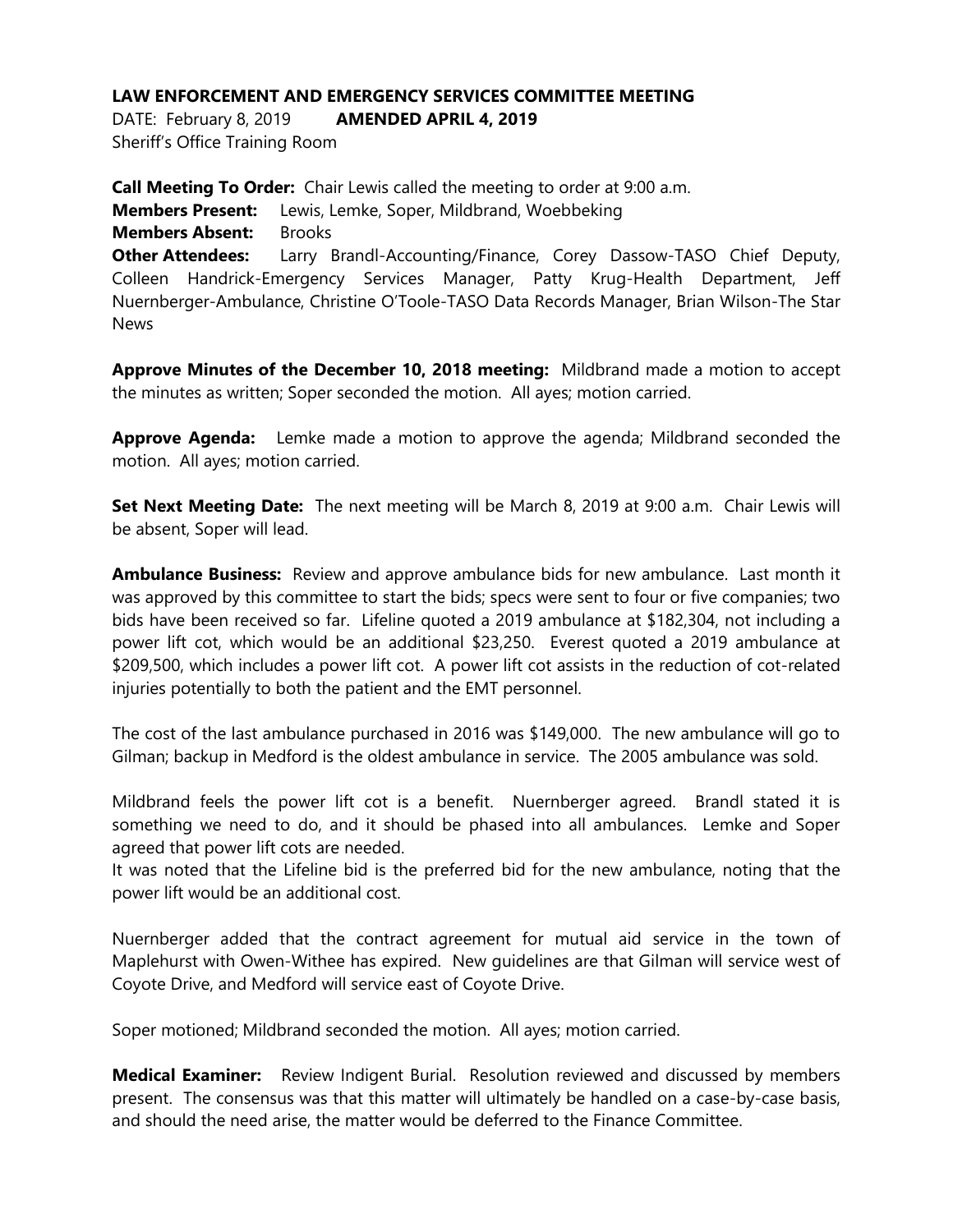**Emergency Management:** Mildbrand reported on recent ad hoc meeting, noting that it was productive. Recruitment, retention and teambuilding of EMT's were discussed. Talked about how to recruit better. Rib Lake has open shifts; Medford second shift is hard to fill. Ideas like going into the high schools to present opportunities and possibly having an article in the Star News were noted, along with a suggestion of a premium wage on second shifts. Cost estimated \$71,000 to increase on-call by county, possibly having full-time EMT's in the future. Chair Lewis asked if the idea of expanding an agreement to First Responders to become EMT's, how many would the county pay for. Soper noted there were five avenues of recruitment and retention. Brandl said there were no costs as of now, just concepts. Next meeting scheduled in April.

Handrick noted that additional training classes are to be hosted in Taylor County.

# **Law Enforcement Business:**

a. Review and approve Ordinance Section 54.19, Running at Large Prohibited, Animal Control Regulations, Taylor County Code. Soper asked for clarification about person claiming ownership of animal, noted that since that was not specific, the ordinance was met with resistance at the County Board meeting and rejected. Krug clarified that ownership is standard, same as when encountered in rabies situations. Mildbrand noted that "domestic" was not listed in the ordinance as presented and noted that deer could be directed with food patterns. Soper made a motion to decline the ordinance as written; Mildbrand seconded. Roll call: Lewis-No, Soper-Yes, Mildbrand-No, Lemke-No, Brooks-Absent. Motion failed. Soper made a motion to add "Domestic and Agriculture Animals" to the ordinance as written; Lemke seconded. Roll call: Lewis-Yes, Soper-No, Mildbrand-Yes, Lemke-Yes, Brooks-Absent. Motion approved. Secretary O'Toole to provide this information to Linda Daniels to make modifications to ordinance for signature at next meeting.

# **Sheriff's Report**

a. Jail Nurse. Taylor County Jail currently has in-house jail nurse services. The current contract for these services ends March 31, 2018. Jail staff has expressed concerns that nursing has not been sufficient to meet jail inmates' needs. Currently the jail nurse is supposed to provide services for four hours per day. Costs in 2017 were billed at \$38,000, and 2018 were \$28,800 because the hours of service went down, and one nurse retired. Only one part-time nurse is currently available and is not interested in working five days per week. It is noted that the jail has more "complex patients" in house, including but not limited to those with mentalhealth issues, diabetes, and the related medications involved. Having no staff to provide services creates a liability for the jail. Krug does not see it viable to continue to provide this service through the Taylor County Health Department. Krug wants the county health department removed from the liability and contract with an outside agency. Agencies such as this provide the healthcare providers, manage the backup if needed, and cover the liability. Lewis noted that this committee does not have the authority to tell the Health Department it has to provide this service.

Woebbeking has been exploring outside options. The known local provider available, Wellpath, will not bid on less than eight hours per day. Full time service through an agency will cost between \$65,000 an \$80,000 per year. Mildbrand asked how this would be funded. Lewis noted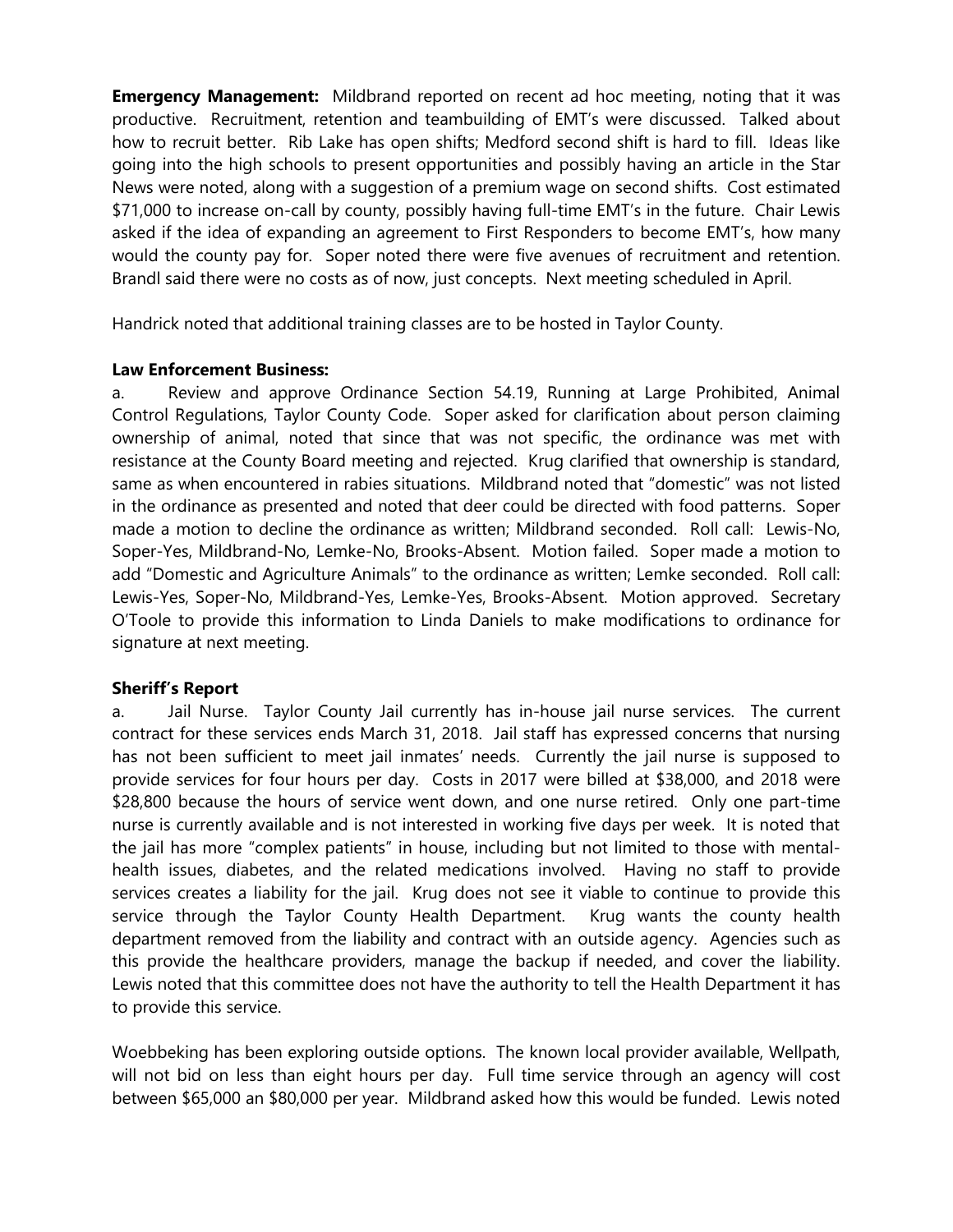funds from rent to out-of-county inmates currently goes to the general fund; it could be review and see if those funds could come back to TASO.

Woebbeking will continue to explore options by getting bids from other providers in the area and bring information back to the next LEES Committee meeting for review and voting.

b. Aramark Contract. Negotiating next five-year contract for kitchen meals served in jail. Taylor County Jail has used Aramark since 2002. Part of the renewal traditionally provides an incentive. Woebbeking notes there is a need to provide county-issued guns to the deputies instead of deputies using their weapons. Aramark is offering \$20,000 to fund this effort. The new contract is not yet signed as the negotiation of increases continues to be discussed. Woebbeking will have an update at the next meeting.

c. Deputy Firearms. Currently deputies all wear their own firearms. Most law enforcement agencies provide department-issued firearms. Lots of issues when officers use their own firearm, including wear and tear, if a firearm must be surrendered during an investigation, officer has to use/find another firearm. This also adds to the need of multiple types of ammunition being stocked. Woebbeking has done research supporting the use of one type of firearm per agency. The department has tested a small variety of firearms, with a preference for using a 9mm Glock. The cost to purchase department-issued firearms with holders is estimated to be just under \$15,000. As noted above, Woebbeking is negotiating an incentive from Aramark Food Service that would fund this need. Soper asked if there was any resistance from the team about the proposed change; Woebbeking responded no. Soper asked what the estimated longevity of this firearm was. Woebbeking noted it is not likely to wear out, the firearm can easily go through over 500,000 rounds in a 15- to 20-year span, and if individual parts wear out, it is easily serviced with replacement parts. Committee approved moving forward with the purchase of firearms.

d. Department Uniforms. Woebbeking noted that the agency currently wears brown uniforms. Most agencies are changing for cost and availability reasons. Brown uniforms are being phased out by manufacturers, thus availability is reduced, and costs are increased. Though not budgeted for now, it will be more cost-effective in the long run. The options being considered are black or green pants and a tan shirt. Samples didn't arrive in time to be presented at this meeting. The thought it to implement a change of all personnel including road staff and jail staff at the same time; to do a slow phase and in different areas would be confusing and unprofessional. Total cost is estimated to be \$18,000 to provide two pairs of pants and two shirts to each person. Only \$5,000 in current budget. Woebbeking inquired about going over budget or search for creative budgeting. Lewis noted there is a possible additional \$5,000 from Aramark's incentive toward guns. Soper felt there were compelling reasons to have the jail staff match the road officers. Woebbeking concurred noting is was a priority to be unified and professional. Lewis suggested the option of switching road officers now and phase in jailers. Woebbeking noted that jail worker retention is already a challenge and it is not favorable to do this in phases. Mildbrand suggested waiting until the end of presentation to review totals and then a request could be presented to the Finance Committee. Soper suggested placing this need in the next budget cycle in September and review re-routing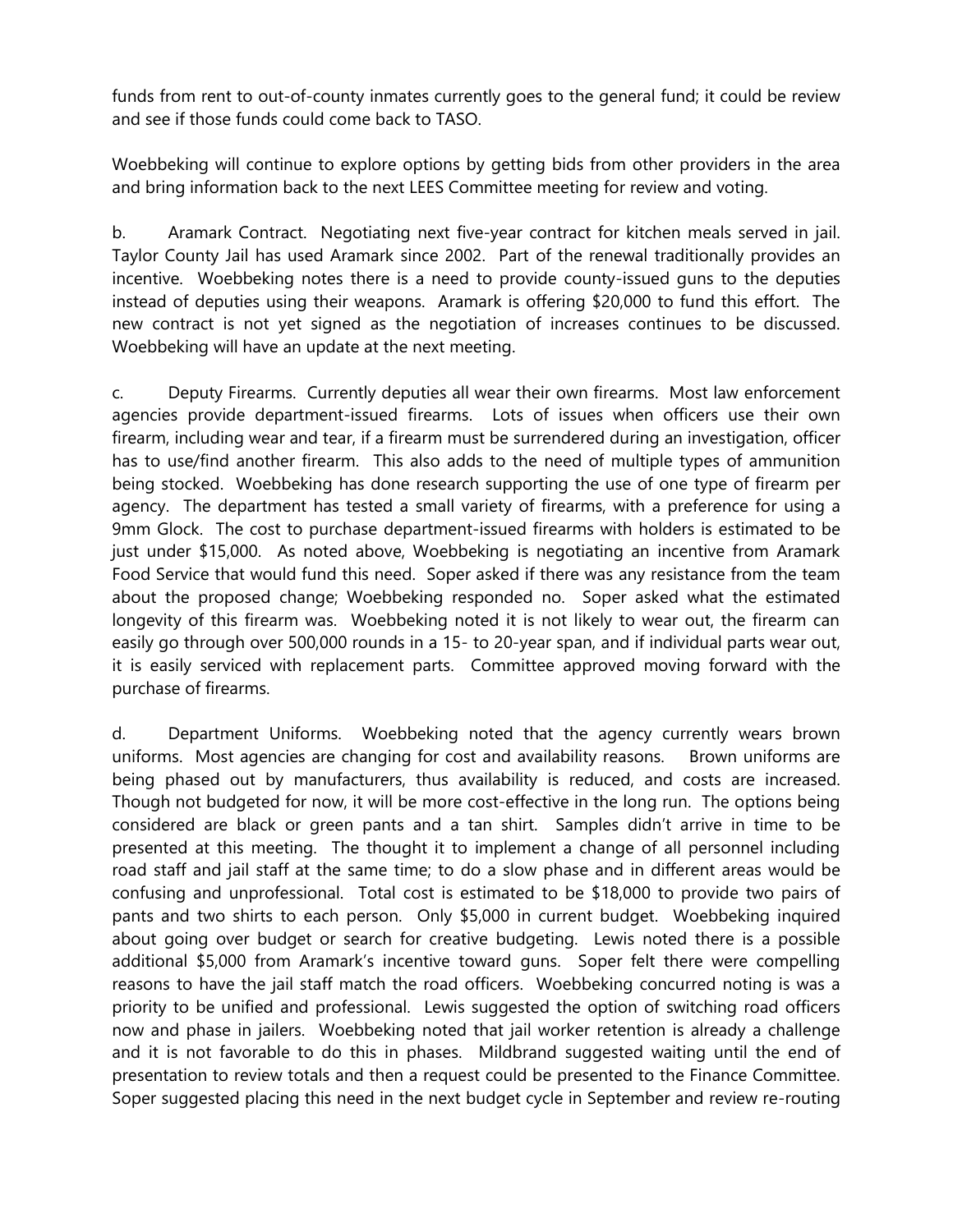the rent income from out-of-county inmates. After further discussion, it was approved to move forward with uniforms for the entire department using several budget options.

e. WISCOM – Wisconsin Interoperable System for Communications. The current information in the state is that this service might not be staying and may be getting defunded. Woebbeking will have an update at the next meeting.

f. Next Gen 911/Dispatch. Report only at this time. TASO is not compliant, but the state has mandated that we need to become compliant. There is no known funding or grant opportunities at this time. We cannot make an investment if it is not compatible with what is currently used. Motorola has purchased Spillman, the software company whose services we use. It is recommended that we start moving forward with becoming compliant, there is no reason to wait. Current maintenance options are three years at a cost of \$202,000. The estimate for a customized package could cost between \$200,000 and \$400,00. Soper asked if this was a total replacement cost. Lewis advised it was an upgrade and replacement. State required guidelines are approximately two to three years away, but there is a need to start the process now as it will take time. Lewis suggested exploring the WISCOM status be done. Woebbeking noted the state said we should start doing replacements, most likely Motorola. Brandl said this will be a borrowing project to fund and would need to be taken to the full County Board. **AMENDED:** A price and program need to be defined. There are multiple options to be reviewed. **The bases system total is estimated to be \$154,464 with the main warranty plus \$350,127 for hardware. These costs also include a 10-year prepaid warranty. It is recommended that system spares be purchased to be on-hand. Headsets cost approximately \$851.18, and the recording equipment cost approximately \$62,528. This comes to an estimate of \$64,000 for what is needed now. Woebbeking noted our system is critical at this time and the installer assures that we would be moved to the front of the line for installation. It will take approximately two to three months to complete the process of installation. Brandl suggested the calculations be done as the process would still need to go before the next County Board and Finance meetings. Woebbeking assured that this would be compliant with the Next Gen 911 as well as fixes our current concerns. Mildbrand made a motion to approve the options included the 10-year warranty plan and five-years extended warranty on hardware, with an estimated total of \$418,686.95, rounding up to \$420,000.00. Brooks seconded the motion. All ayes; motion carried.**

g. Current 911 Equipment Failing. The 911 calls talk services between callers and the dispatcher are failing. It needs to be fixed now. Current system is about 14-years old; life expectancy of this program is usually a maximum of 10-years. System is obsolete, outdated, and no repairs are available. The recording devices are also failing, and we can't play back 911 calls. Currently waiting for vendor to come in with price options. Lewis asked if it was a maintenance issue. Options to be discussed when more information becomes available.

h. Squad Toughbooks Replacement. These are laptops that are tough and rugged. Deputies do not write paper citations, they use these Toughbooks, and cannot function without them. Everything is electronic, which is a mandated requirement. The Toughbooks currently in use are old and failing, they have never been a replacement line item. The cost is approximately \$3,194 each. Some units are crashing now. They generally need to be replaced every two to